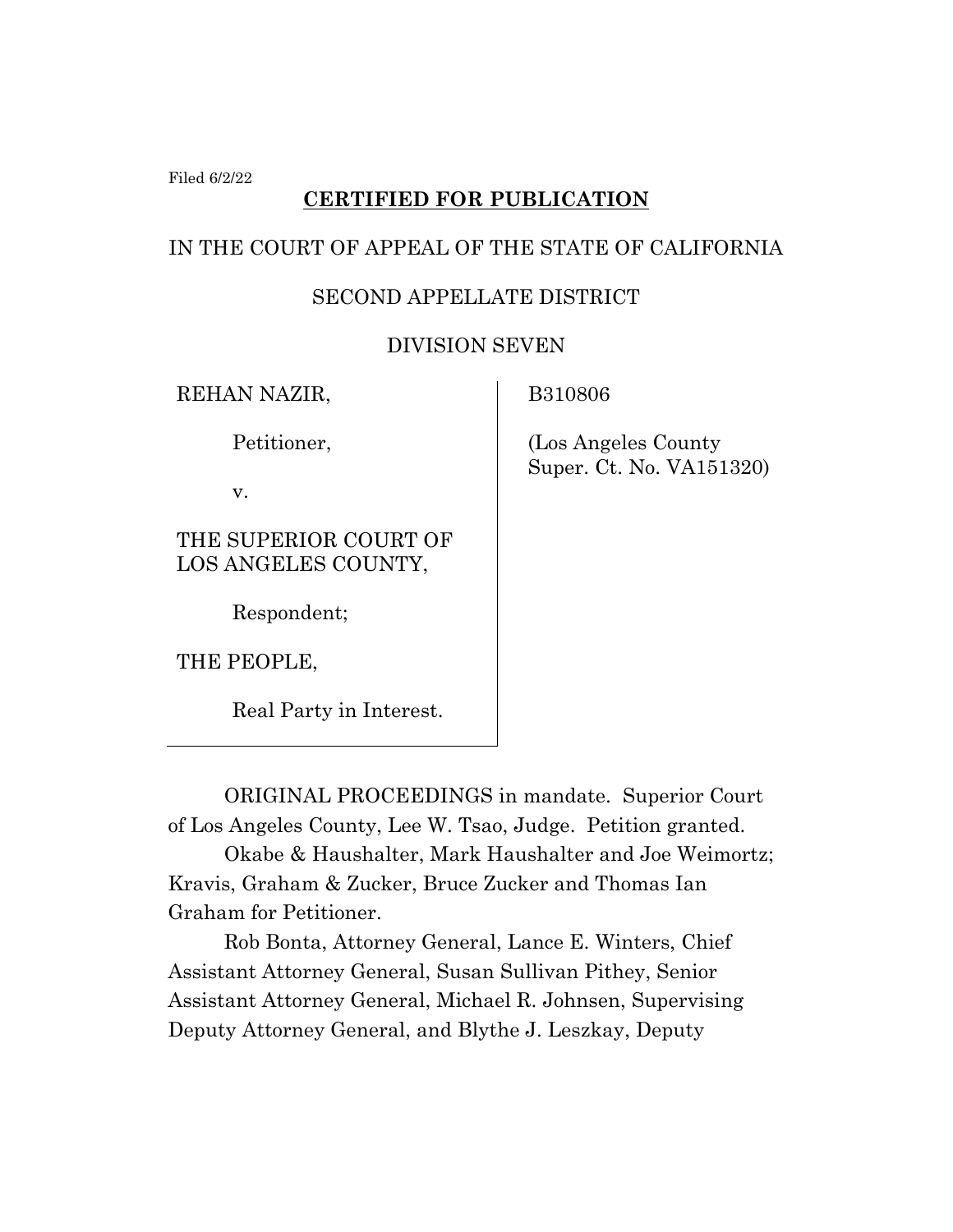Attorney General as Amicus Curiae on behalf of Petitioner and Real Party in Interest.

Claudia Y. Bautista, Public Defender (Ventura), and Michael C. McMahon, Senior Deputy Public Defender for California Public Defenders Association and Claudia Y. Bautista, Public Defender, as Amicus Curiae on behalf of Petitioner.

Michael Romano, Erwin Chemerinsky, and Miriam Krinsky for 76 Current and Former Elected Prosecutors and Attorneys General as Amicus Curiae on behalf of Petitioner.

Frederick R. Bennett for Respondent.

Browne George Ross O'Brien Annaguey & Ellis, Eric M. George, Thomas P. O'Brien, Nathan J. Hochman, David J. Carroll, and Matthew O. Kussman for Association of Deputy District Attorneys for Los Angeles County as Amicus Curiae on behalf of Respondent.

Greg D. Totten and Robert P. Brown, Chief Deputy District Attorney (San Bernardino) for California District Attorneys Association as Amicus Curiae on behalf of Respondent.

Kent S. Scheidegger and Kymberlee C. Stapleton for Criminal Justice Legal Foundation as Amicus Curiae on behalf of Respondent.

George Gascón, District Attorney, Diana M. Teran, Deputy District Attorney; Hogan Lovells, Stephanie Yonekura, Neal Kumar Katyal, Jo-Ann Tamila Sagar, and Danielle Desaulniers Stempel for Real Party in Interest.

\_\_\_\_\_\_\_\_\_\_\_\_\_\_\_\_\_\_\_\_\_\_\_\_\_\_\_\_\_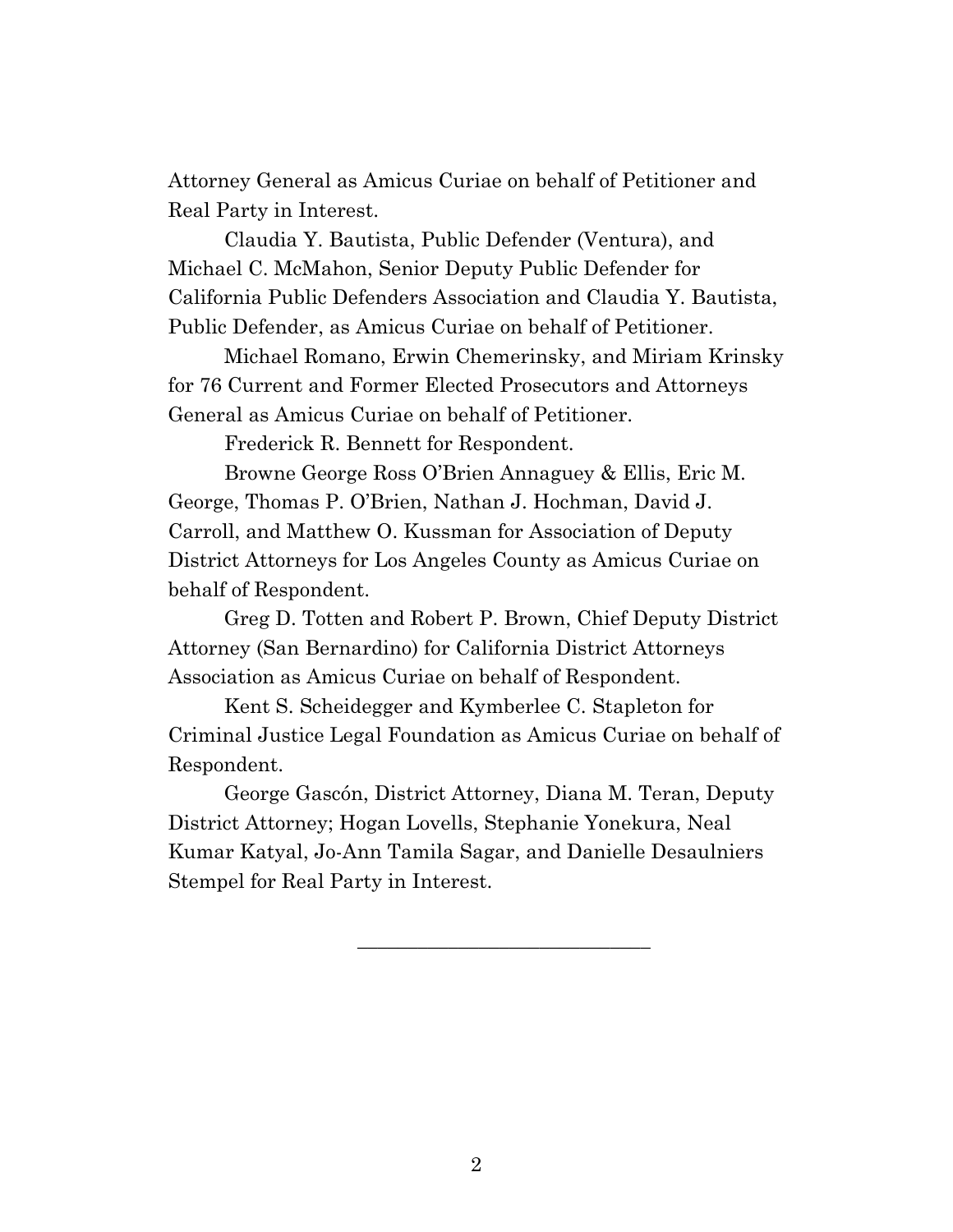### **INTRODUCTION**

"[T]here is a long history of dispute among the various branches of state government over the application of [Penal Code] section 1385 to sentencing allegations."1 (*People v. Superior Court (Romero)* (1996) 13 Cal.4th 497, 521-522 (*Romero*).) In this latest chapter of that history, Rehan Nazir argues the trial court abused its discretion in refusing to dismiss under section 1385 certain firearm enhancements the People alleged against him. Nazir and the People argue the trial court should have dismissed the sentence enhancements "in furtherance of justice" under section 1385 in accordance with a policy issued by the district attorney for Los Angeles County, George Gascón, upon his election. That policy directs all deputy district attorneys "to orally amend the charging document to dismiss or withdraw any [sentence] enhancement" alleged in a pending case.

Based on the district attorney's new policy, the prosecutor moved under section 1385 to dismiss firearm enhancements alleged under sections 12022.5 and 12022.53. The trial court denied the motion and refused to consider the new policy in determining whether to dismiss the enhancements under section 1385.

We agree with Nazir and the People that the trial court misunderstood the scope of its discretion under section 1385 when it refused to consider the district attorney's new policy, but we disagree with the People that the trial court lacked discretion to deny a motion by the People to dismiss enhancements pursuant to that policy. Under the relevant statutory scheme,

<sup>1</sup> Undesignated statutory references are to the Penal Code.

3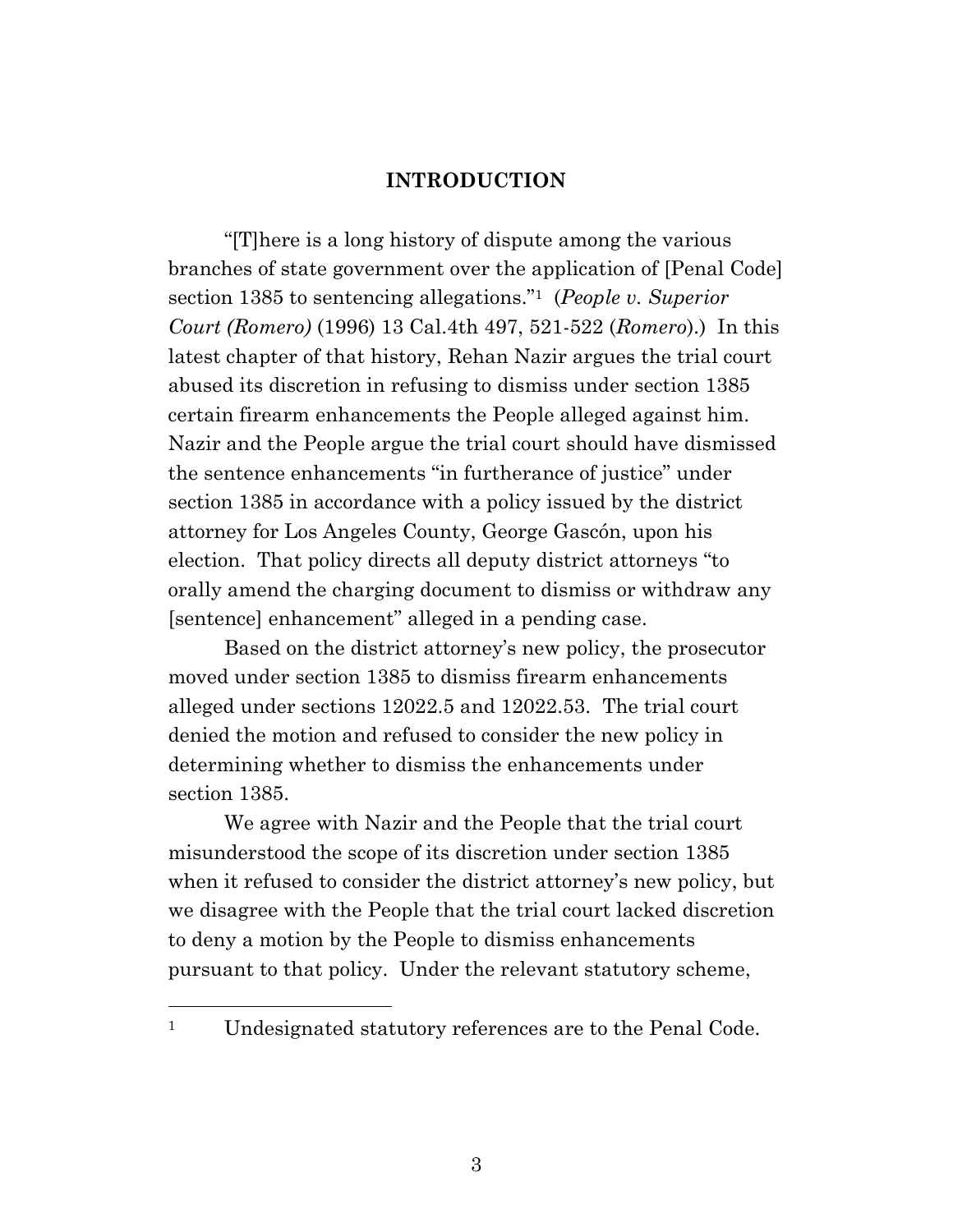long-standing case authority, and the rules of court governing sentencing, a trial court deciding whether to dismiss a sentence enhancement in furtherance of justice under section 12022.5 or 12022.53 must consider case-specific factors as well as general sentencing objectives. Therefore, we grant Nazir's petition for a writ of mandate and direct the trial court to vacate its December 18, 2020 order denying the People's motion to dismiss and to conduct a new hearing to reconsider the People's motion.

### **FACTUAL AND PROCEDURAL BACKGROUND**

## A. *The People Charge Nazir with 35 Counts and Allege Certain Firearm Enhancements*

Nazir was a former Torrance police officer who became a bail agent. In July 2019 he was arrested for crimes allegedly committed in the course of his work, including kidnapping, false imprisonment, and grand theft of an automobile. Nazir was arraigned on July 26, 2019.

The People filed a fourth amended complaint on May 4, 2020, alleging 35 counts against Nazir. In connection with 22 of those counts, the People alleged Nazir personally used a firearm, within the meaning of section 12022.5, subdivision (a), an enhancement that could enhance Nazir's sentence by three, four, or 10 years; committed an assault with a deadly weapon or by means likely to produce great bodily injury by personally shooting a firearm from an automobile, within the meaning of section 12022.5, subdivision (d), an enhancement that could enhance Nazir's sentence by three, four, or 10 years; or personally used a firearm in the commission of a felony, within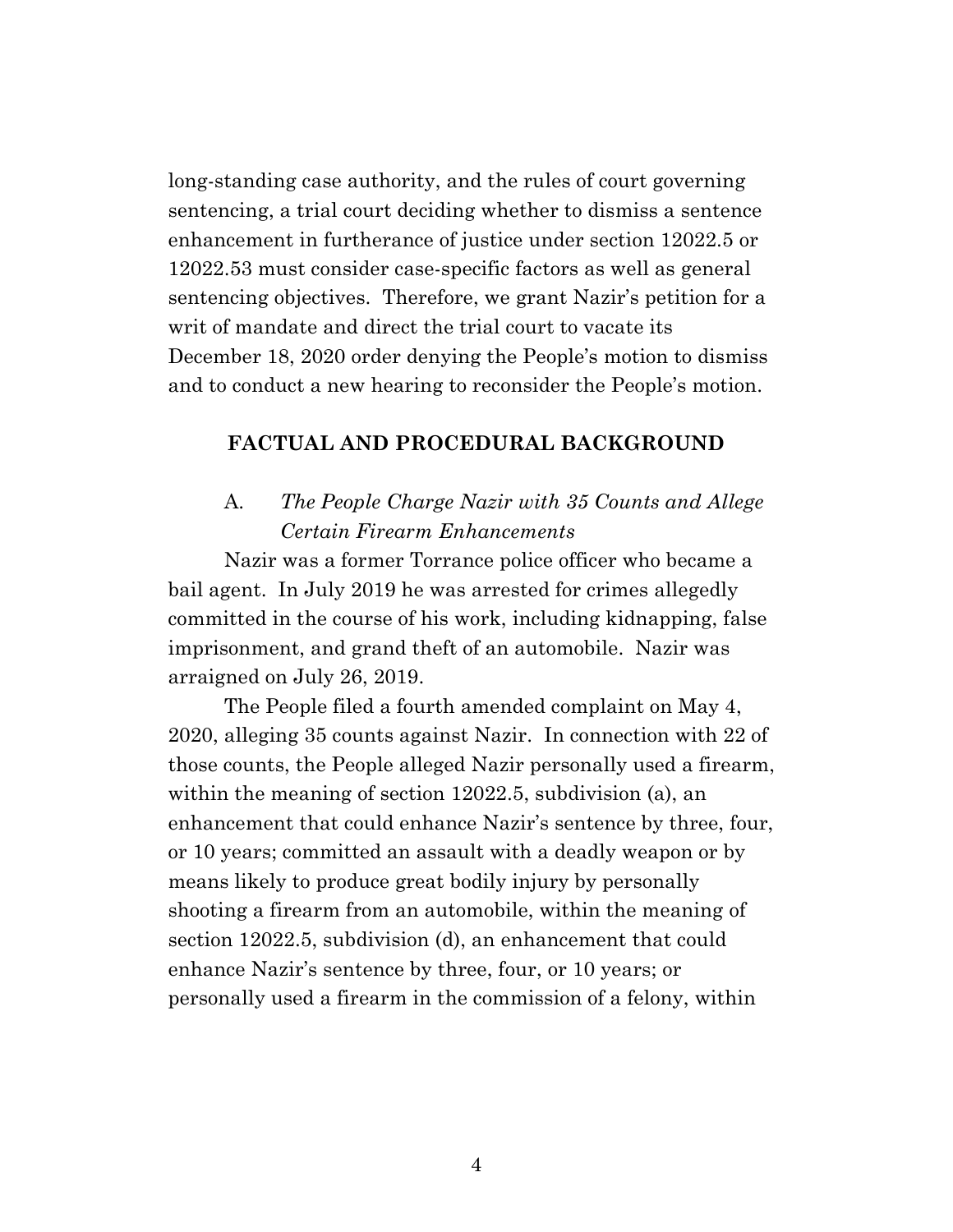the meaning of section 12022.53, subdivision (b), an enhancement that could enhance Nazir's sentence by 10 years.

## B. *The New District Attorney Adopts a Policy Regarding Sentence Enhancements*

On November 3, 2020 the voters of Los Angeles County elected George Gascón to replace Jackie Lacey as district attorney. On December 8, 2020 the new district attorney issued Special Directive 20-08, which made changes to the Legal Policies Manual. Special Directive 20-08 stated that "sentence enhancements or other sentencing allegations . . . shall not be filed in any cases and shall be withdrawn in pending matters." The Special Directive explained that "the current statutory ranges for criminal offenses alone, without enhancements, are sufficient to both hold people accountable and also to protect public safety" and that "studies show that each additional sentence year causes a 4 to 7 percent increase in recidivism that eventually outweighs the incapacitation benefit." An appendix to Special Directive 20-08 stated that there was no compelling evidence California's 100-plus sentence enhancements improved public safety, that such enhancements contributed to prison overcrowding, and that they "exacerbate[d] racial disparities in the justice system." The appendix also stated "long sentences do little" to deter crime.

Special Directive 20-08 instructed deputy district attorneys in pending cases to move to dismiss or withdraw sentence enhancement allegations. On December 15, 2020 the district attorney issued a clarification to Special Directive 20-08 for pending cases where the People had alleged prior serious or violent felony convictions under the three strikes law (§§ 667,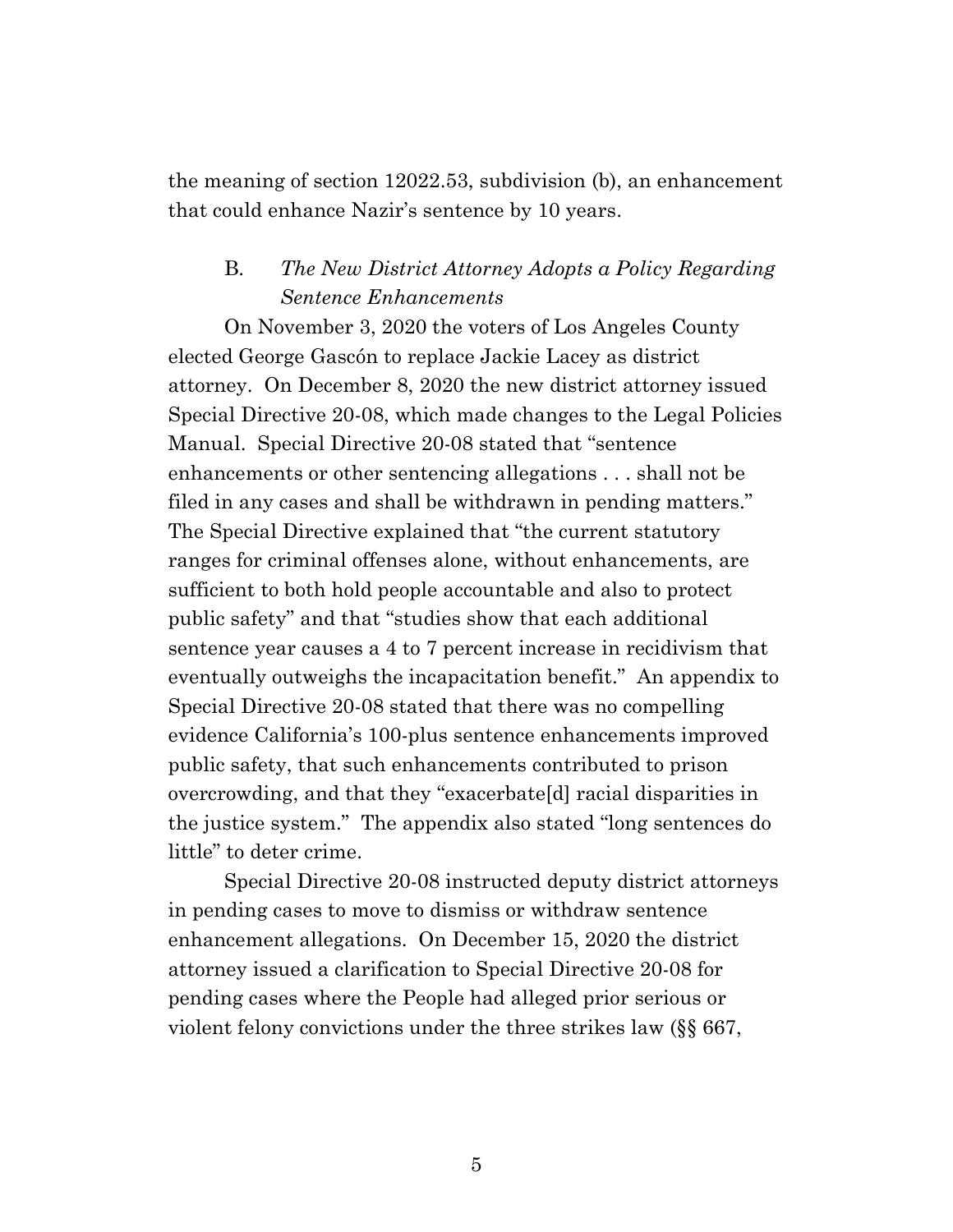subds. (b)-(i), 1170.12, subds. (a)-(d)) or sentence enhancements. In such cases, Special Directive 20-08.1 directed deputy district attorneys to "make the following record":

"'The People move to dismiss and withdraw any strike prior (or other enhancement) in this case. We submit that punishment provided within the sentencing triad of the substantive charge(s) in this case are [*sic*] sufficient to protect public safety and serve justice. Penal Code section 1385 authorizes the People to seek dismissal of all strike prior(s) (or other enhancements) when in the interests of justice. Supreme Court authority directs this Court to determine those interests by balancing the rights of the defendant and those of society "as represented by the People." The California Constitution and State Supreme Court precedent further vest the District Attorney with sole authority to determine whom to charge, what charges to file and pursue, and what punishment to seek. That power cannot be stripped from the District Attorney by the Legislature, Judiciary, or voter initiative without amending the California Constitution. . . . Additional punishment provided by sentencing enhancements or special allegations provide[s] no deterrent effect or public safety benefit of incapacitation—in fact, the opposite may be true, wasting critical financial state and local resources."<sup>2</sup> If a trial court refused to dismiss allegations of prior serious or violent

<sup>&</sup>lt;sup>2</sup> We take judicial notice under Evidence Code sections 452, subdivision (c), and 459 of Special Directive 20-08.1. The prosecutor cited Special Directive 20-08.1 in the trial court, but Nazir did not include it in the record. (See *Western States Petroleum Assn. v. State Dept. of Health Services* (2002) 99 Cal.App.4th 999, 1002, fn. 1 [taking judicial notice of a policy of an executive agency].)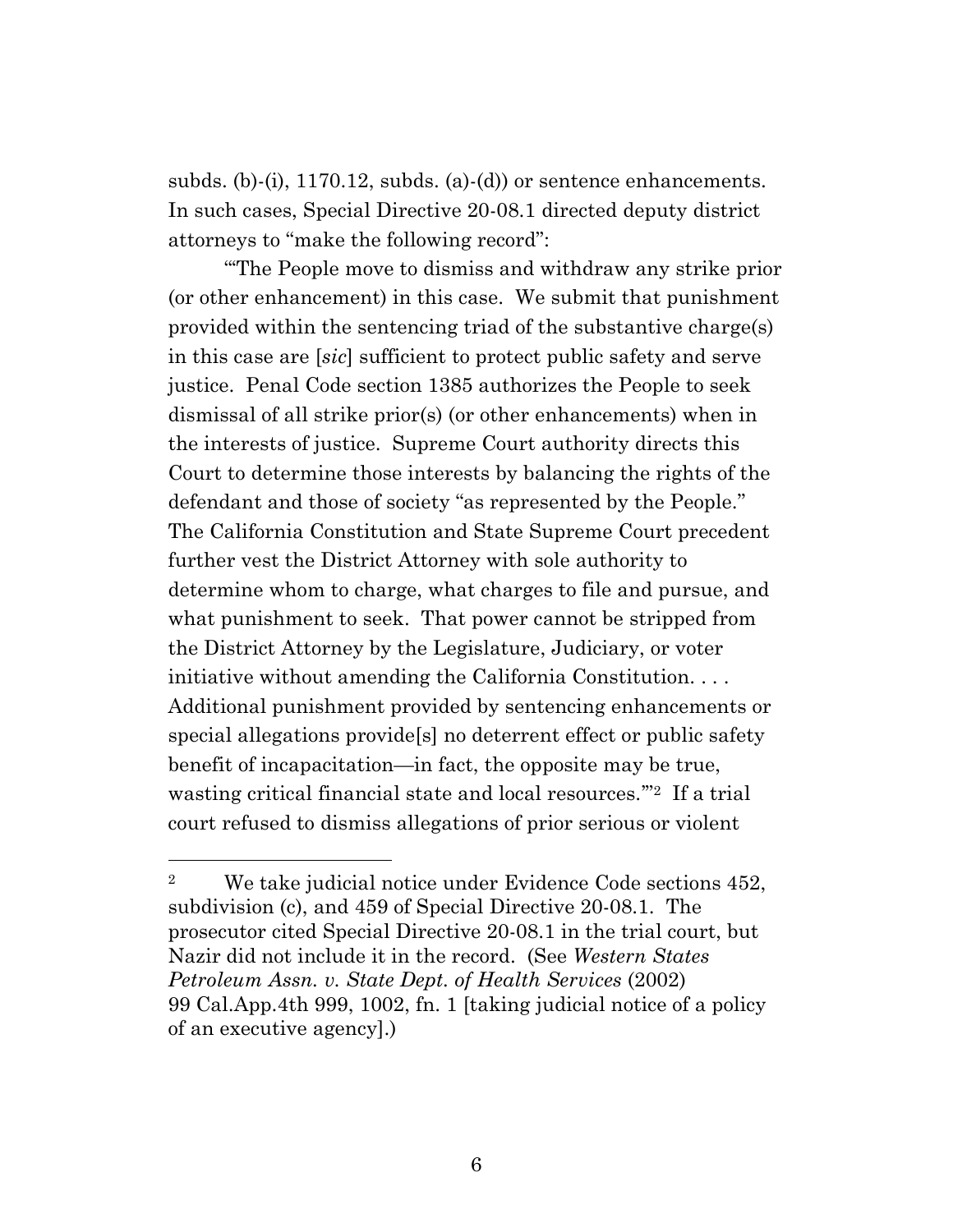felony convictions under the three strikes law or refused to dismiss sentencing allegations under section 1385, Special Directive 20-08.1 instructed deputy district attorneys to "seek leave of the court to file an amended charging document pursuant to Penal Code section 1009."

## C. *The Trial Court Denies the People's Motion To Dismiss the Firearm Enhancements*

On December 11, 2020 the People orally moved under section 1385 to dismiss the firearm enhancements alleged in the fourth amended complaint. The trial court, stating it understood the motion was "based solely on District Attorney Gascón's Special Directive," denied the motion. The court stated that "the People may file an amended information omitting the enhancements that are at issue here, and if they do that, we can proceed, but insofar as the motion to dismiss the existing information under . . . section 1385, it is without legal justification." The court said the cases "are clear that the exercise of discretion under [section] 1385 must be based on an individualized consideration of the offense and the offender and not on any antipathy or disagreement with the statutory scheme."

On December 18, 2020 the People filed a written motion under section 1385 to dismiss the firearm enhancements, restating verbatim the arguments recited in Special Directive 20-08.1. In the alternative the People sought leave to file an amended complaint omitting the firearm allegations. At the hearing, the prosecutor did not present any argument in support of the motions, other than parroting the language of Special Directive 20-08.1.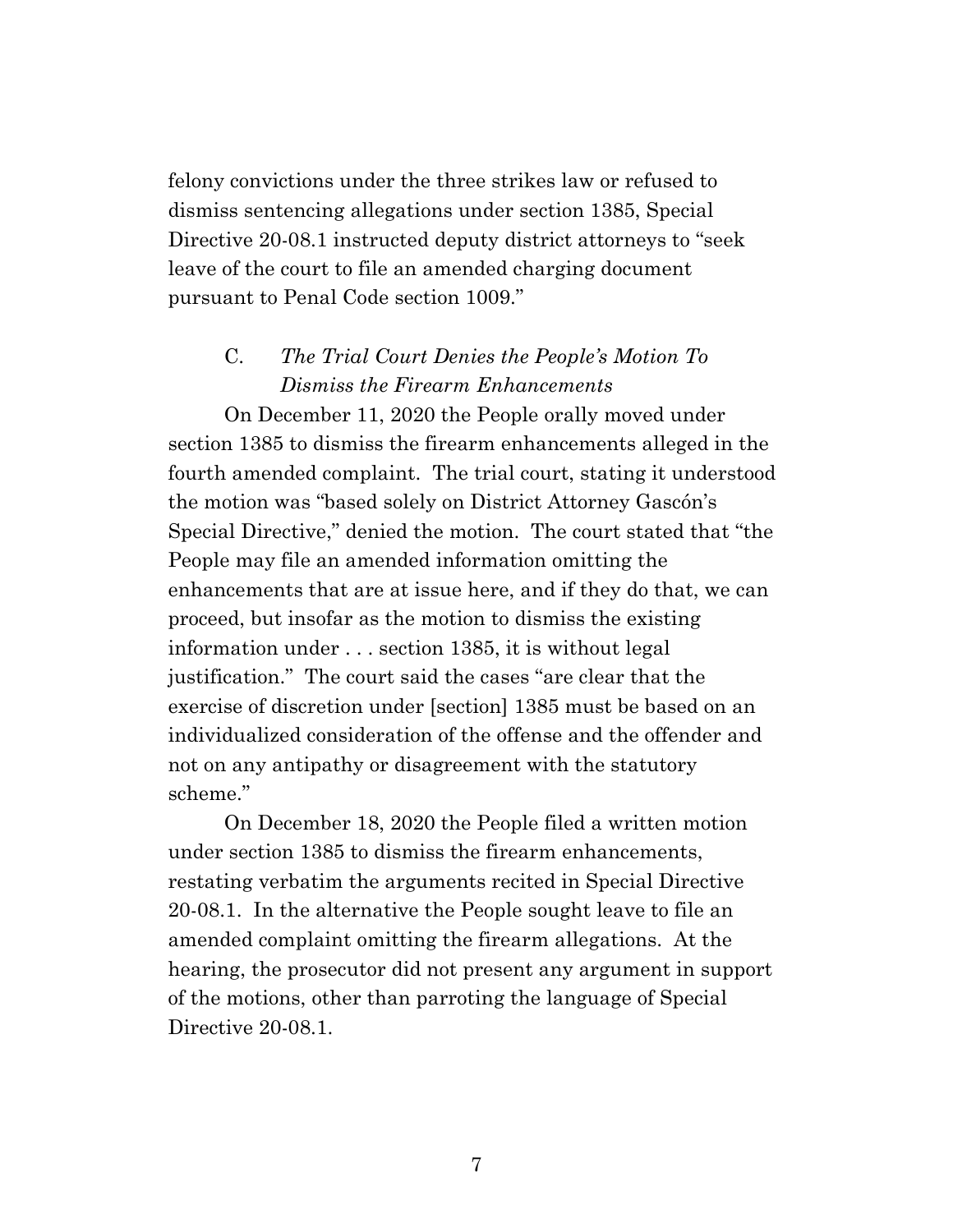Counsel for Nazir argued the court erred in denying the People's previous motion to dismiss by applying case law that involved a trial court dismissing prior convictions on its own motion, rather than a motion by the People. Counsel for Nazir also argued denying the People's motion would violate Nazir's equal protection rights because Nazir would be subject to greater punishment for the same crimes committed by someone charged (originally) by the new district attorney under Special Directive 20-08. Counsel for Nazir further argued that, because a defendant charged before the change in policy was treated differently from a similarly situated defendant charged after the change, granting the People's motion was in furtherance of justice under section 1385.

The trial court again denied the People's motion to dismiss the firearm allegations. The court stated that, because the "exclusive basis" for the motion was the Special Directive, in order to grant the motion the court "would have to adopt [the district attorney's] rationale," which the court concluded was "not a permissible basis" on which to grant the motion. The court, after considering "the preliminary hearing transcript, information, the probation report," and "the nature of the offense and the background and character of Mr. Nazir," ruled "the motion to dismiss the enhancements is not in the interest of justice."

The court, stating it had "rethought" its position since the December 11, 2020 hearing, also denied the People's motion for leave under section 1009 to file an amended information that omitted the enhancement allegations. The court ruled it was not "proper" for the People to proceed on an amended information that omitted "the very enhancements" that were the subject of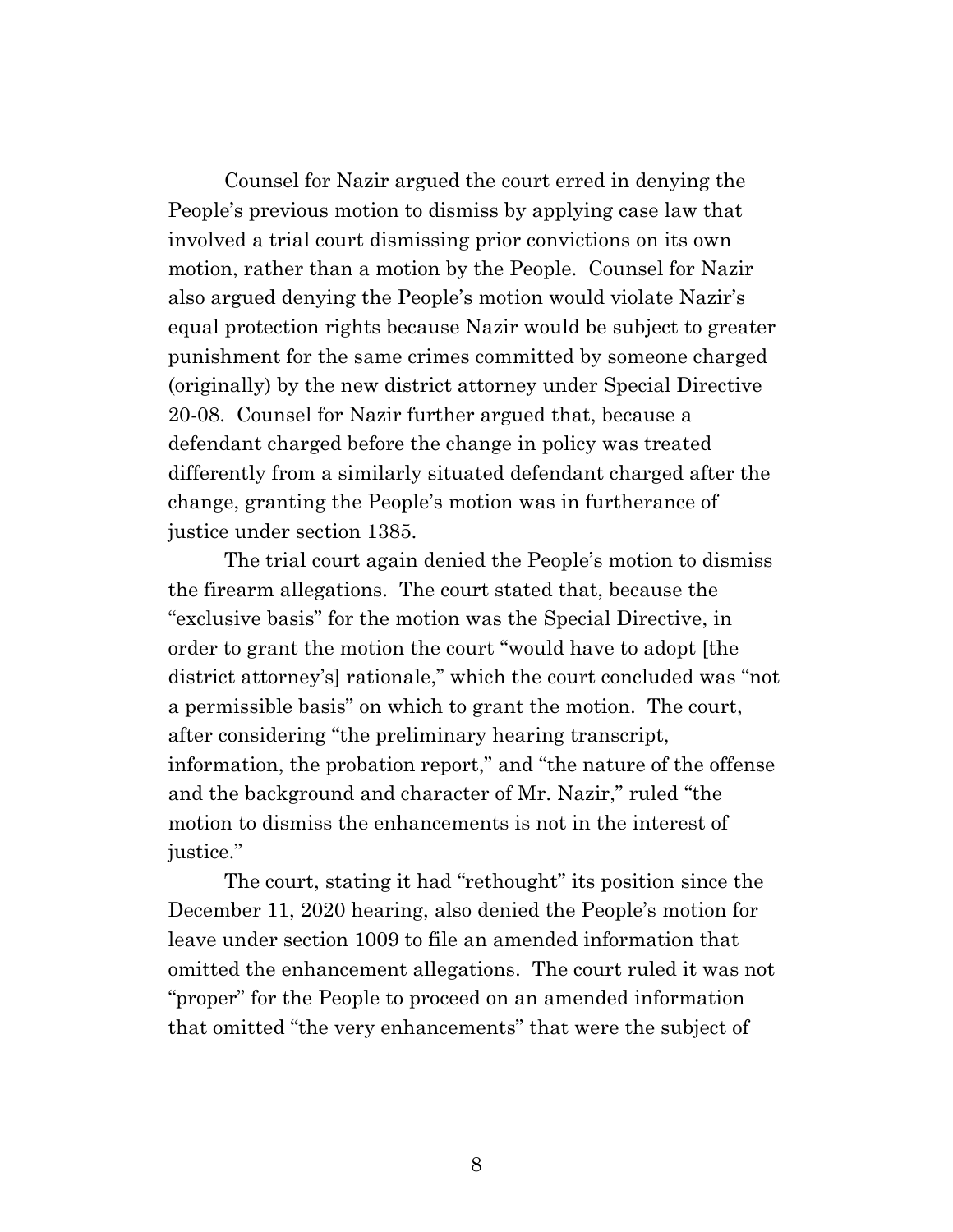the motion to dismiss under section 1385. The court stated that, if the People were "displeased" with the court's ruling, they could appeal or dismiss the information and refile charges against Nazir that did not include the firearm allegations.

## D. *Nazir Files a Petition for Writ of Mandate or Prohibition*

The People did not appeal, but on March 8, 2021 Nazir filed a petition for writ of mandate or prohibition. Nazir argued the trial court abused its discretion in denying the People's motion to dismiss the firearm enhancements and by denying, after initially indicating it would grant, the People's motion for leave to file an amended information without the firearm enhancements. Nazir also argued the trial court's rulings violated Nazir's equal protection rights. Nazir sought a peremptory writ of mandate directing the trial court to vacate its decision denying the People's motion to dismiss or in the alternative to vacate its order denying the People's motion for leave to amend the information, and to grant Nazir "whatever alternative or further relief as may be appropriate in the interests of justice."

This court denied the petition, and Nazir filed a petition for review in the Supreme Court. The Supreme Court granted the petition for review and transferred the matter to this court with directions to issue an order to show cause why the relief sought in the petition should not be granted. (*Nazir v. Superior Court*  (May 26, 2021, S267713).)<sup>3</sup>

<sup>3</sup> We summarily denied the petition because we concluded Nazir, who was seeking writ review of the trial court's order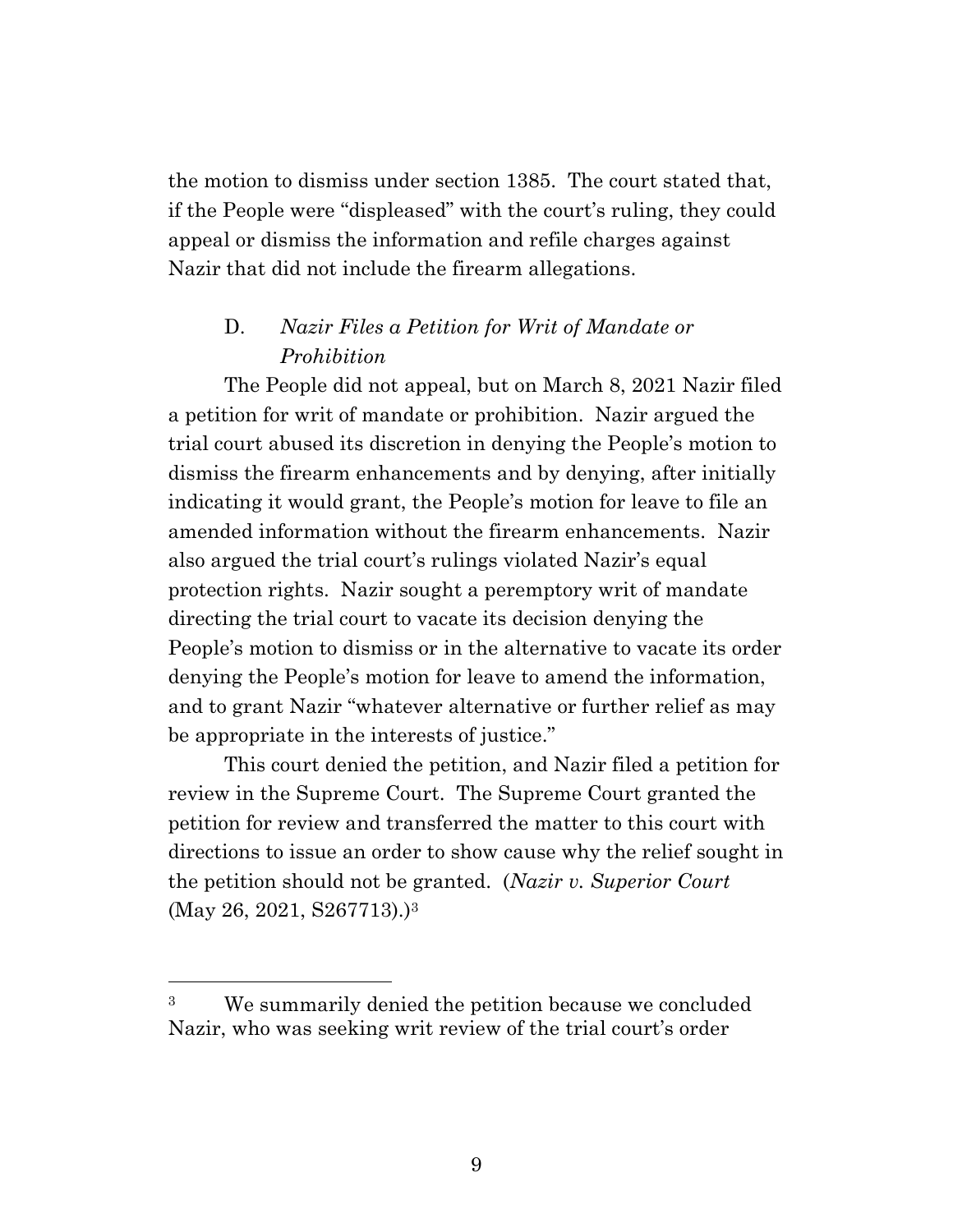#### **DISCUSSION**

Nazir and the People argue the trial court's ruling violates the separation of powers guaranteed under article III, section 3 of the California Constitution by denying the district attorney prosecutorial discretion over charging decisions.<sup>4</sup> They also argue the court abused its discretion in failing to include Special Directive 20-08 among "the interests of society represented by the People" a court must consider in ruling on a motion to dismiss under section 1385. (See *People v. Clancey* (2013) 56 Cal.4th 562, 580.) We need not address whether the trial court's ruling violated article III, section 3 of the California Constitution because we conclude section 1385 does not preclude a trial court from considering a district attorney's policy in ruling on a motion to dismiss a firearm enhancement under section 12022.5 or 12022.53 in furtherance of justice. (See *Facebook, Inc. v. Superior Court (Hunter)* (2018) 4 Cal.5th 1245, 1275, fn. 31 ["we are guided by the familiar principle that we should address and resolve statutory issues prior to, and if possible, instead of, constitutional questions"]; *In re White* (2019) 34 Cal.App.5th 933, 959 [same]; see also *People v. Williams* (1976) 16 Cal.3d 663, 667 ["we do not reach constitutional questions unless absolutely

denying the People's motion (i.e., not his motion), lacked standing. The Supreme Court apparently thought otherwise.

<sup>4</sup> Article III, section 3 of the California Constitution states: "The powers of state government are legislative, executive, and judicial. Persons charged with the exercise of one power may not exercise either of the others except as permitted by this Constitution."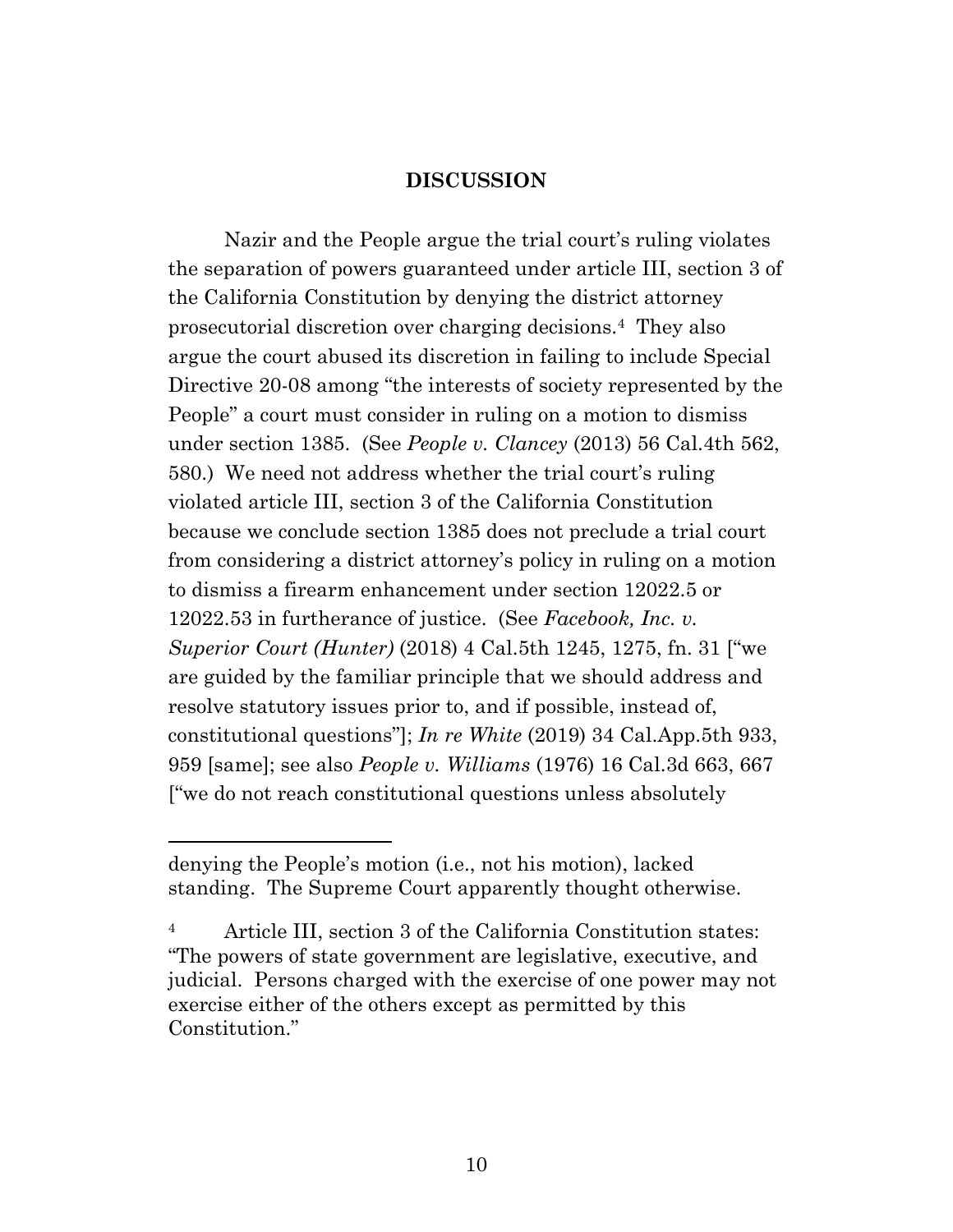required to do so to dispose of the matter before us"]; *Newsom v. Superior Court* (2021) 63 Cal.App.5th 1099, 1112, fn. 2 ["'it is often deemed prudent to address a statutory or other ground to avoid reaching a constitutional ground'"].)

#### A. *Standard of Review*

We review a trial court's order denying a motion to dismiss a sentence enhancement under section 1385 for abuse of discretion. (*People v. Carmony* (2004) 33 Cal.4th 367, 373-374; *People v. Flores* (2021) 63 Cal.App.5th 368, 376; *People v. Pearson*  $(2019)$  38 Cal.App.5th 112, 116.) A trial court may abuse its discretion where "its decision is so irrational or arbitrary that no reasonable person could agree with it," "where the trial court was not 'aware of its discretion'" to dismiss a sentencing allegation under section 1385, or "where the court considered impermissible factors in declining to dismiss." (*Carmony*, at pp. 377-378; see *People v. Tirado* (2022) 12 Cal.5th 688, 694 (*Tirado*) [a "court acting while unaware of the scope of its discretion is understood to have abused it"]; *People v. Pearson* (2013) 56 Cal.4th 393, 419 [a court abuses its discretion when it misunderstands the scope of that discretion].)

"Because 'all discretionary authority is contextual' [citation], we cannot determine whether a trial court has acted irrationally or arbitrarily in refusing to strike a [sentencing] allegation without considering the legal principles and policies that should have guided the court's actions." (*People v. Carmony*, *supra*, 33 Cal.4th at p. 377.) Thus, whether the trial court in this case abused its discretion depends on the scope of that discretion under sections 1385, 12022.5, and 12022.53. We review this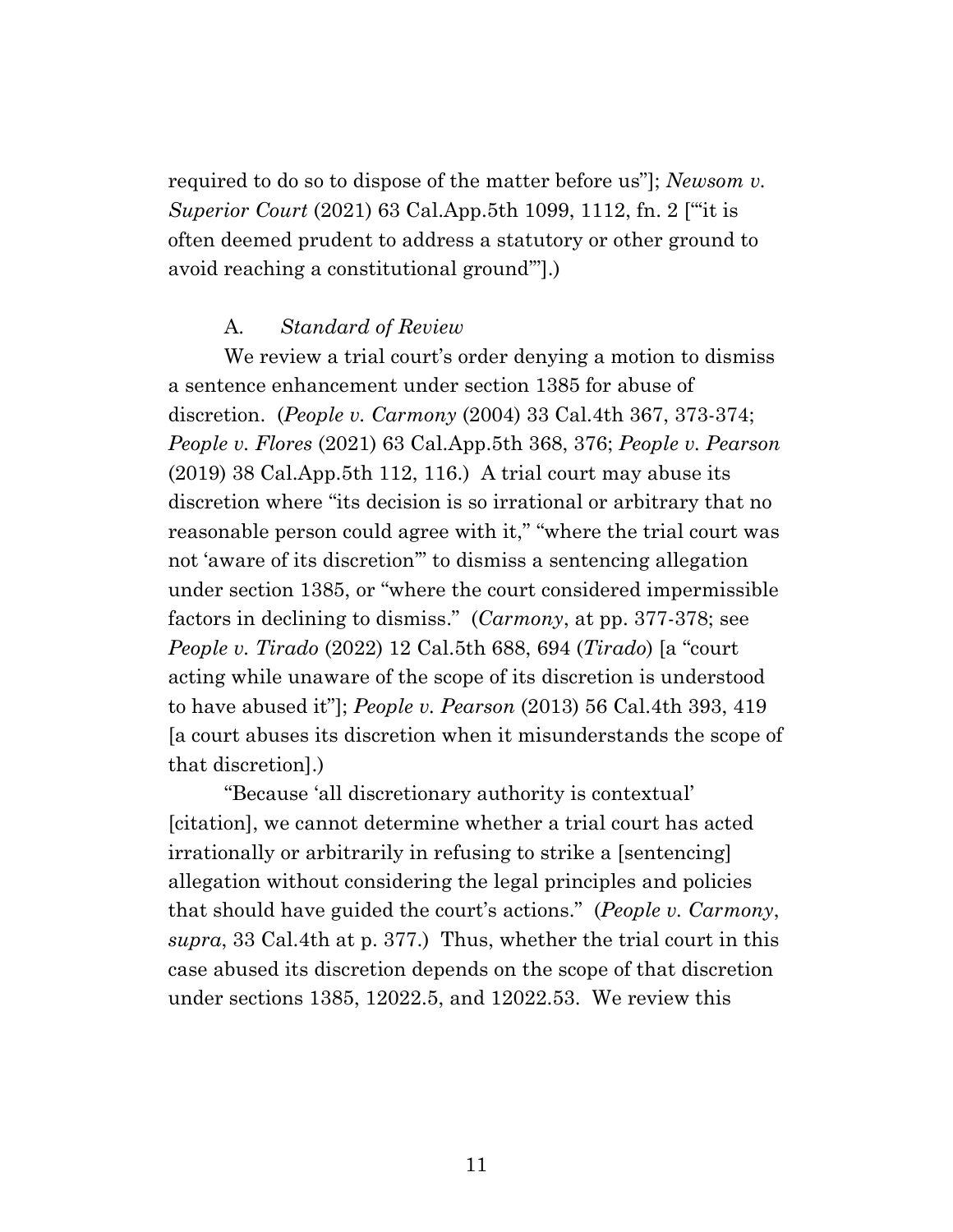question of statutory interpretation de novo. (*Tirado*, *supra*, 12 Cal.5th at p. 694.)

#### B. *The Statutory Scheme*

#### 1. *Section 1385*

Section 1385, subdivision (a), provides that a "judge or magistrate may, either on motion of the court or upon the application of the prosecuting attorney, and in furtherance of justice, order an action to be dismissed." Section 1385 applies to a motion to dismiss "the entire action or, as here, only an enhancement allegation." (*People v. Bonnetta* (2009) 46 Cal.4th 143, 145-146; see *Tirado*, *supra*, 12 Cal.5th at p. 696 ["Though section 1385 literally authorizes the dismissal of 'an action,' it has been construed to permit the dismissal of parts of an action [citation], including a weapon or firearm use enhancement."]; *Romero*, *supra*, 13 Cal.4th at p. 508 ["we have construed section 1385[, subdivision] (a) as permitting a judge to dismiss not only an entire case, but also a part thereof, including the allegation that a defendant has previously been convicted of a felony"]; *People v. Hernandez* (2000) 22 Cal.4th 512, 522 ["'The authority to dismiss the whole includes, of course, the power to dismiss or "strike out" a part.'"]; see also § 1385, subd. (b) [referring to a court's authority to strike or dismiss an enhancement].)

"[S]ections 1385 and 1386, enacted in 1872, codify California's rejection of the English rule of nolle prosequi, under which the prosecutor alone had authority to discontinue a prosecution, in favor of granting sole authority to the courts to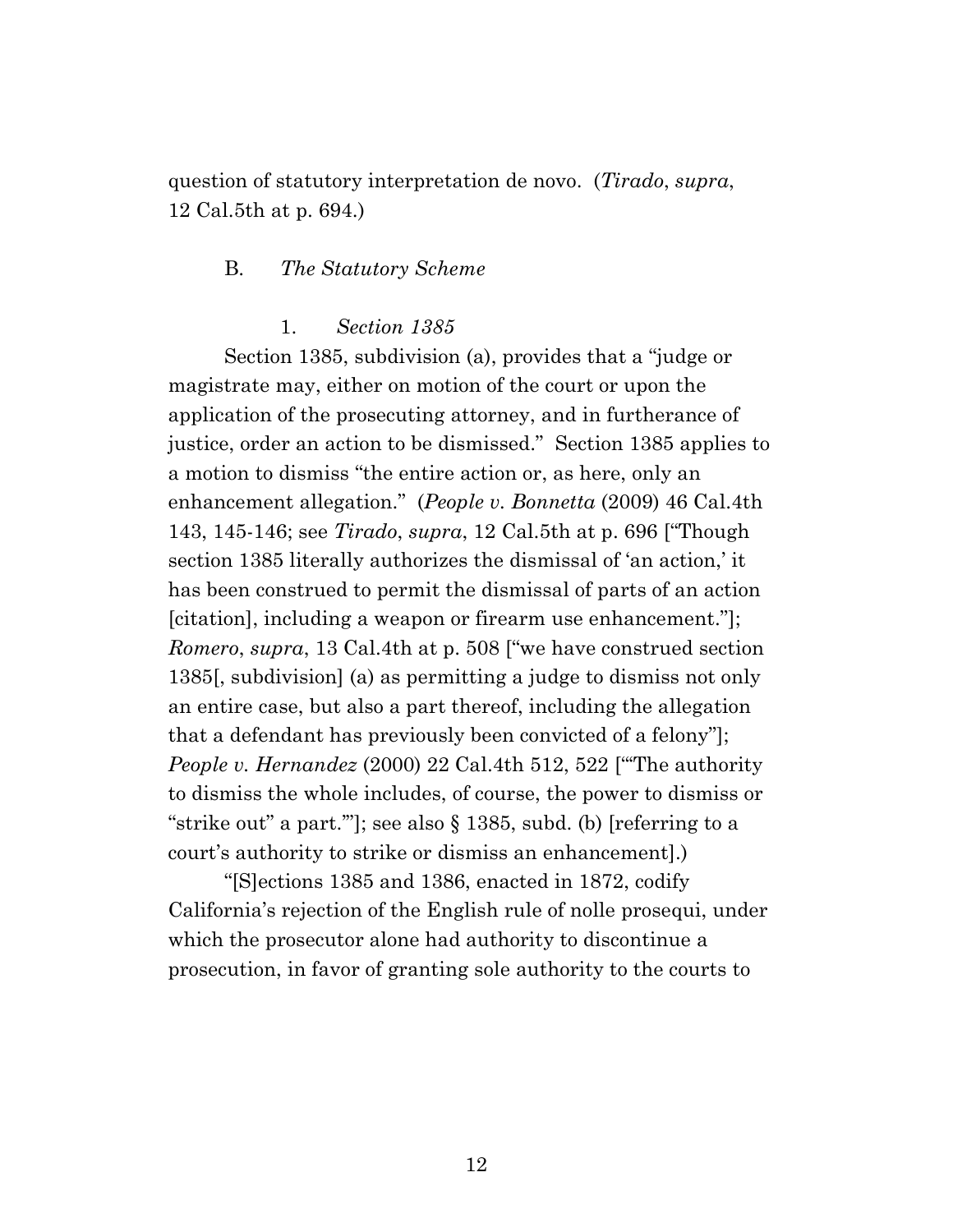dismiss actions in furtherance of justice."<sup>5</sup> (*People v. Bonnetta*, *supra*, 46 Cal.4th at pp. 148-149, fn. omitted.) "Because nolle prosequi is abolished in California, the prosecutor may not unilaterally abandon a prosecution (Pen. Code, § 1386); only the court may dismiss a criminal charge (*id.*, § 1385, subd. (a))." (*Steen v. Appellate Division of Superior Court* (2014) 59 Cal.4th 1045, 1055; see *Romero*, *supra*, 13 Cal.4th at p. 512 ["when the Legislature does permit a charge to be dismissed the ultimate decision whether to dismiss is a judicial, rather than a prosecutorial or executive, function"].) Thus, a "'district attorney can only recommend dismissal to the court. Dismissal is within the latter's exclusive discretion.'" (*People v. Roman* (2001) 92 Cal.App.4th 141, 145; see *People v. Levins* (1978) 22 Cal.3d 620, 623-624 [section 1385 "does not require that a court dismiss a criminal action upon application of the district attorney; rather, the statutory language clearly indicates the creation of a discretionary power in the court"]; *People v. Ward* (1890) 85 Cal. 585, 590 ["we find no authority for the proposition that 'it is the duty of a justice . . . to enter a dismissal upon the motion of the district attorney'"].)

In general, a court may dismiss an action or sentence enhancement in furtherance of justice in any situation where the Legislature has not clearly evidenced a contrary intent. (See

<sup>5</sup> Section 1386 provides: "The entry of a nolle prosequi is abolished, and neither the Attorney General nor the district attorney can discontinue or abandon a prosecution for a public offense, except as provided in Section 1385." Nolle prosequi is "Latin for 'not to wish to prosecute.'" (*Zike v. Advance America, Cash Advance Centers of Missouri, Inc.* (8th Cir. 2011) 646 F.3d 504, 508, fn. 4.)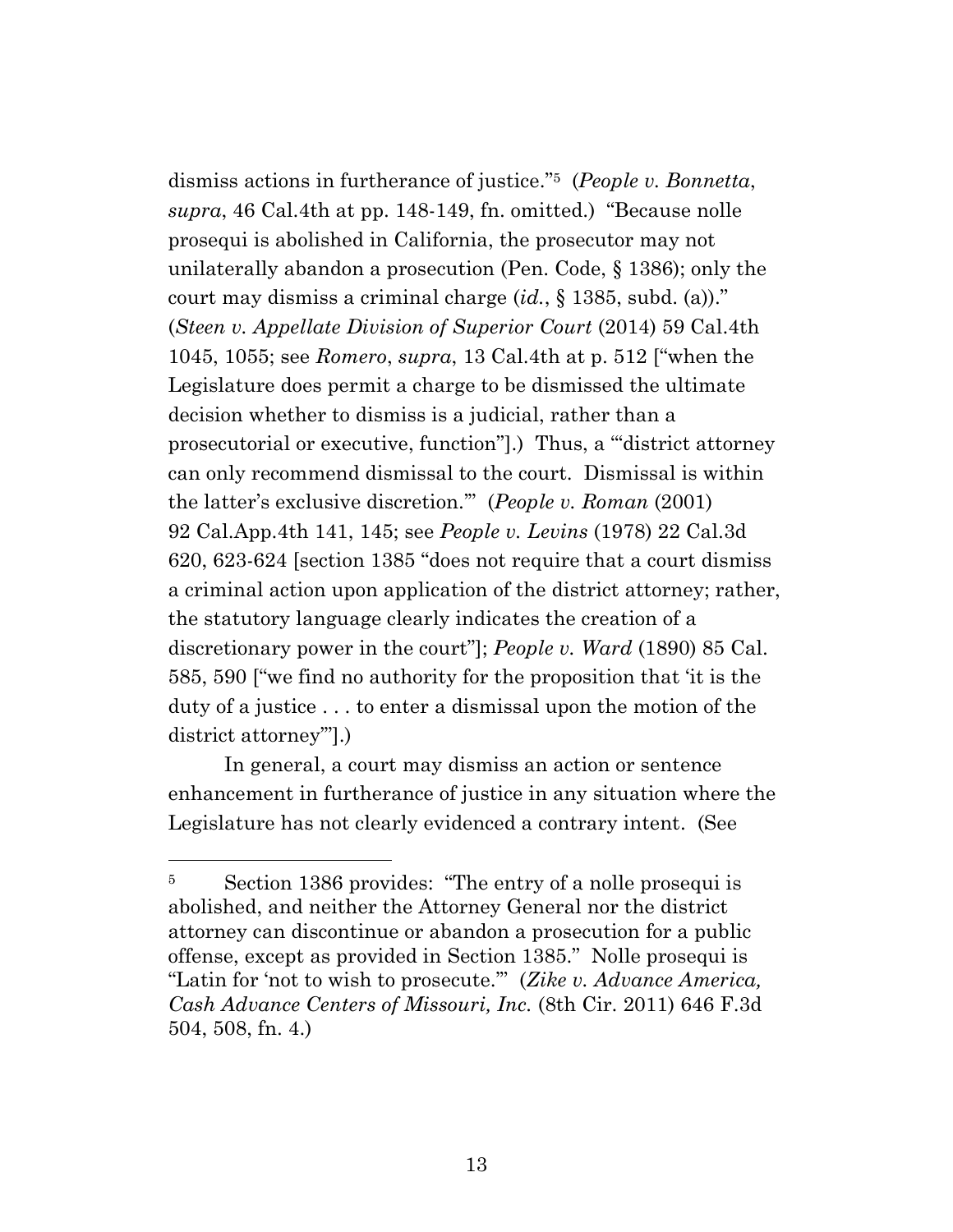*People v. Fuentes* (2016) 1 Cal.5th 218, 230 ["in light of section 1385's 'prominent and contentious history' [citation], it is critical and even 'demanded,' that the legislative intent to divest a court of its section 1385 discretion be abundantly clear"]; *People v. Clancey*, *supra*, 56 Cal.4th at p. 580 [there is "no statutory or constitutional basis" preventing a court from dismissing a prior conviction under section 1385 in the context of an indicated sentence]; see also *People v. Hatch* (2000) 22 Cal.4th 260, 269 ["Because the trial court's power to dismiss 'in furtherance of justice' is statutory, the Legislature may eliminate it."].) None of the parties cites, nor have we found, any evidence of a clear intent by the Legislature to preclude a court from dismissing a sentence enhancement under section 1385 where a district attorney has legitimate concerns that applying the sentencing scheme in question was not in furtherance of justice, and instead created injustice.

But that does not end the inquiry; a court does not have absolute power to dismiss an action in furtherance of justice. (See *People v. Williams* (1998) 17 Cal.4th 148, 158 (*Williams*) ["'"The trial court's power to dismiss an action under [section 1385], while broad, is by no means absolute."'"]; see also *Romero*, *supra*, 13 Cal.4th at p. 530; *People v. Orin* (1975) 13 Cal.3d 937, 945; *Wheeler v. Appellate Division of Superior Court* (2021) 72 Cal.App.5th 824, 842.) Although section 1385 does not define "in furtherance of justice," a large body of precedent has created boundaries on the judicial power conferred by the statute. (*Williams*, at p. 159; see *People v. Hatch*, *supra*, 22 Cal.4th at p. 268 ["the concept of 'furtherance of justice' [citation] is amorphous"].) Under section 1385 trial courts must balance "'"'the constitutional rights of the defendant, and *the interests of*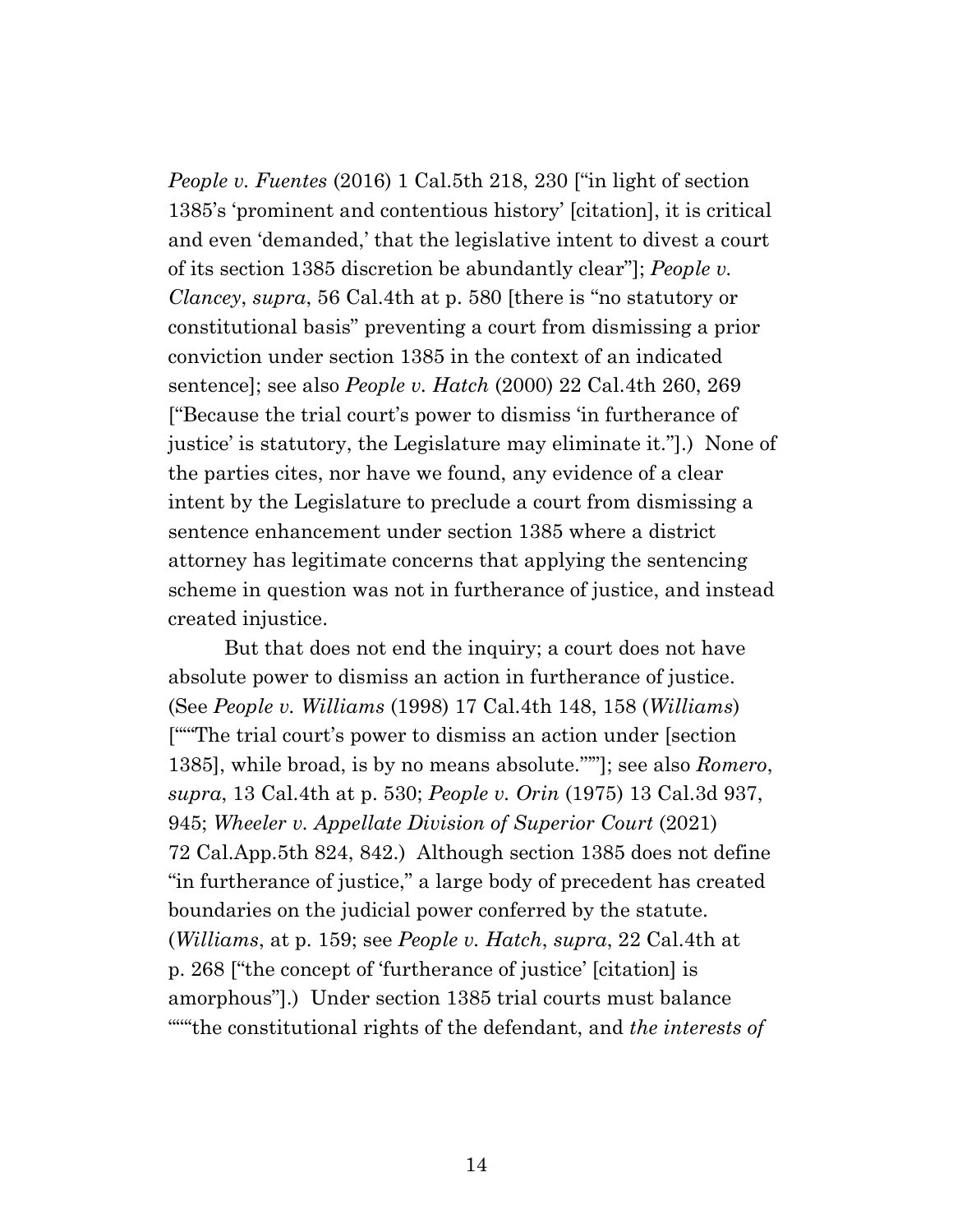*society represented by the People*, in determining whether there should be a dismissal.'"'" (*Williams*, at p. 159; see *Hatch*, at p. 268; *Orin*, at p. 945.)

Almost all of that precedent arose in the context of a trial court dismissing an action, charge, or enhancement on its own motion, followed by an appeal by the People. (See *Williams*, *supra*, 17 Cal.4th at p. 159 [addressing whether the trial court abused its discretion in dismissing on its own motion one of two prior serious or violent felony convictions under the three strikes law]; *People v. Hatch*, *supra*, 22 Cal.4th at p. 268 [addressing the consequences of a trial court order dismissing on its own motion certain charges for lack of evidence]; *Romero*, *supra*, 13 Cal.4th at p. 530 [addressing whether a trial court may dismiss on its own motion a prior serious or violent felony conviction under the three strikes law in furtherance of justice]; *People v. Orin*, *supra*, 13 Cal.3d at p. 945 [addressing whether the trial court could dismiss on its own motion two of three counts against the defendant].) In that context, the ""interests of society represented by the People"'" refers to the "'legitimate interest in "the fair prosecution of crimes properly alleged,"'" and a """dismissal which arbitrarily cuts those rights without a showing of detriment to the defendant is an abuse of discretion.'"'" (*Romero*, at p. 531, italics omitted; accord, *Williams*, at p. 159; see *Orin*, at pp. 946-947 ["appellate courts have shown considerable opposition to the granting of dismissals under section 1385 in instances where the People are thereby prevented from prosecuting defendants for offenses of which there is probable cause to believe they are guilty as charged"].) When the trial court, on its own motion or at the request of the defendant, considers whether to dismiss an action under section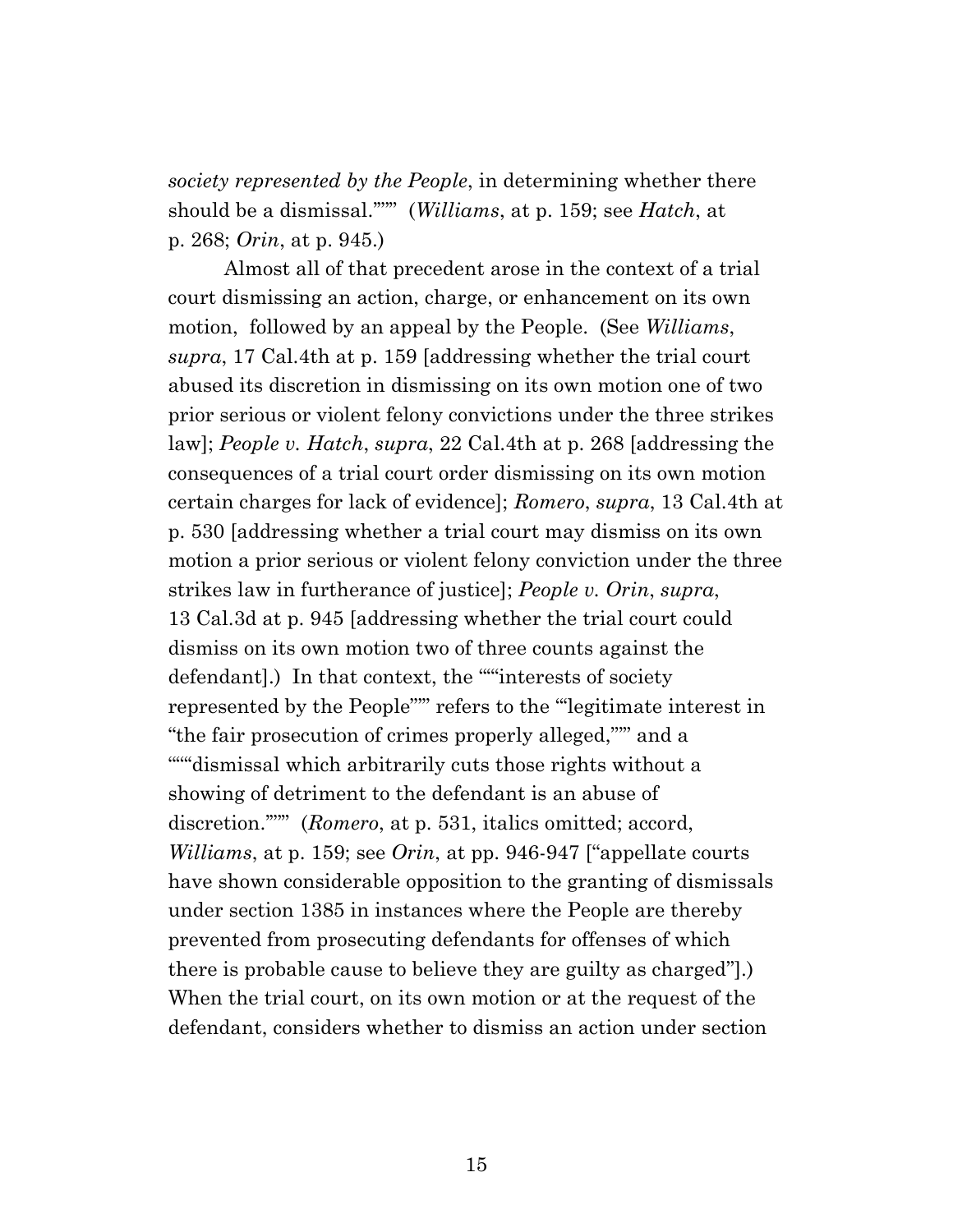1385, the court must keep the "scales of justice . . . in balance" (*People v. Winters* (1959) 171 Cal.App.2d Supp. 876, 887) by not having a case brought by the People "thrown out of court except for a reason which can be said to be that which would motivate a reasonable judge" (*People v. Curtiss* (1970) 4 Cal.App.3d 123, 126; see *People v. Clancey*, *supra*, 56 Cal.4th at pp. 580-581; *People v. Vasquez* (2021) 72 Cal.App.5th 374, 381). Thus, for example, a court may not on its own motion dismiss a charge or allegation "'"to accommodate judicial convenience or because of court congestion"'" (*Clancey*, at p. 581), "'because a defendant pleads guilty'" (*ibid.*), or based on "bare antipathy to the consequences for any given defendant" (*Williams*, at p. 161; see *Romero*, at p. 531 ["[n]or would a court act properly if 'guided solely by a personal antipathy for the effect that the three strikes law would have on [a] defendant,' while ignoring 'defendant's background,' 'the nature of his present offenses,' and other 'individualized considerations'"]).

But "the interests of society represented by the People" do not begin or end with the mechanical prosecution of charges properly alleged. "The public prosecutor '"is the representative not of any ordinary party to a controversy, but of a sovereignty whose obligation to govern impartially is as compelling as its obligation to govern at all; and whose interest, therefore, in a criminal prosecution is not that it shall win a case, but that justice shall be done."'" (*People v. Eubanks* (1996) 14 Cal.4th 580, 589; accord, *People v. Dehle* (2008) 166 Cal.App.4th 1380, 1387.) "'The nature of the impartiality required of the public prosecutor follows from the prosecutor's role as representative of the People as a body, rather than as individuals. "The prosecutor speaks not solely for the victim, or the police, or those who support them, but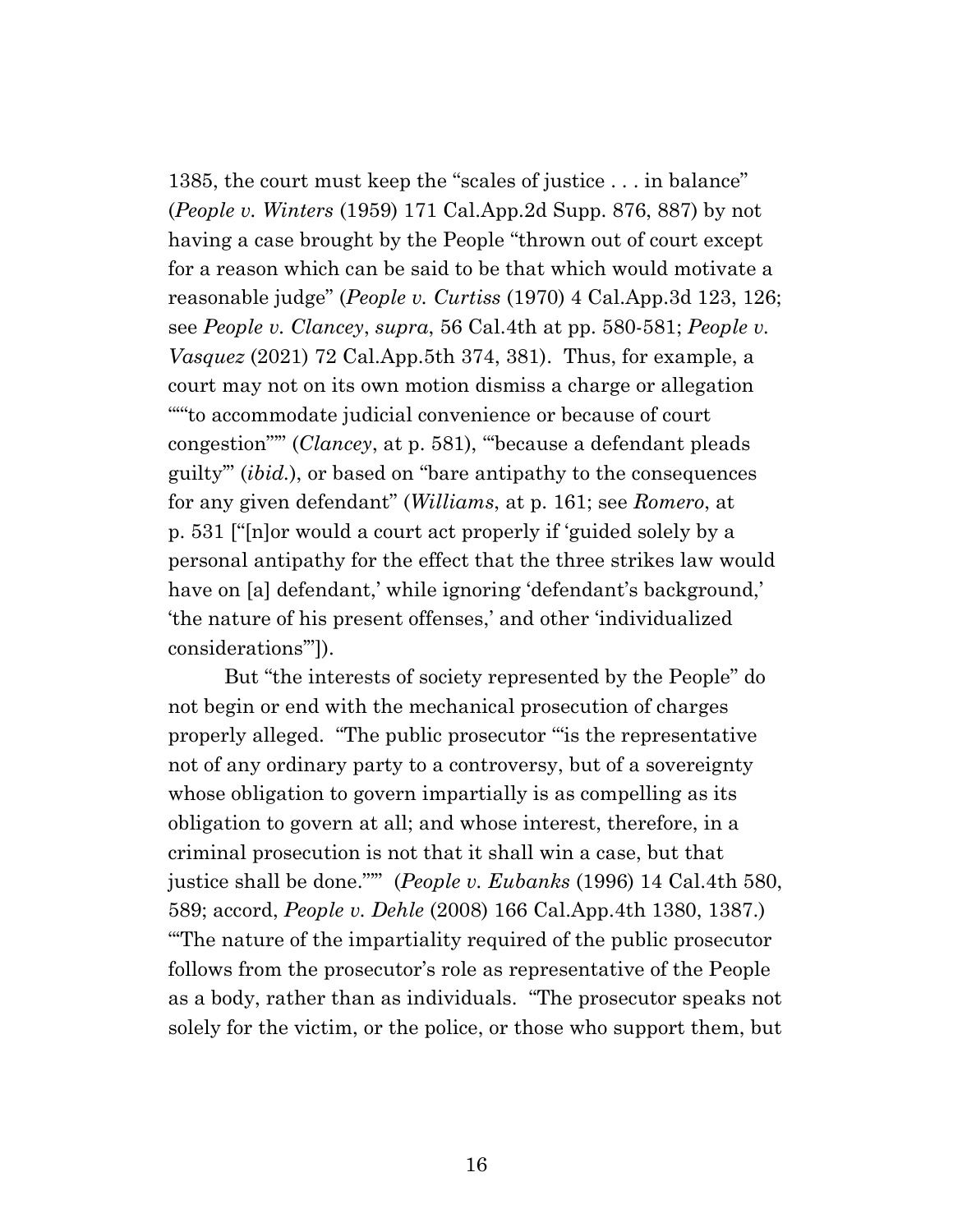for all the People. That body of 'The People' includes the defendant and his family and those who care about him. It also includes the vast majority of citizens who know nothing about a particular case, but who give over to the prosecutor the authority to seek a just result in their name."'" (*Dehle*, at p. 1388, quoting Corrigan, *On Prosecutorial Ethics* (1986) 13 Hastings Const.L.Q. 537, 538-539.) Thus, "the district attorney is expected to exercise his or her discretionary functions in the interests of the People at large . . . ." (*Eubanks*, at p. 589; accord, *People v. Martin* (2018) 26 Cal.App.5th 825, 838; *Dehle*, at p. 1388.)

In conducting a trial the "prosecutor has the responsibility to decide in the public interest whether to seek, oppose, accept, or challenge judicial actions and rulings. These decisions . . . go beyond safety and redress for an individual victim; they involve 'the complex considerations necessary for the effective and efficient administration of law enforcement.'" (*Dix v. Superior Court* (1991) 53 Cal.3d 442, 452; see *People v. Birks* (1998) 19 Cal.4th 108, 134 [a prosecutor's discretion to choose "the actual charges from among those potentially available arises from '"the complex considerations necessary for the effective and efficient administration of law enforcement"'"]; see also *People v. Dehle*, *supra*, 166 Cal.App.4th at p. 1387 ["[s]ubject to supervision by the Attorney General [citations], . . . the district attorney of each county independently exercises all the executive branch's discretionary powers in the initiation and conduct of criminal proceedings"].)

For example, after charges have been filed, a prosecutor may seek a dismissal under section 1385 for many reasons, including to effectuate a plea agreement. (See *People v. Bonnetta*, *supra*, 46 Cal.4th at p. 153, fn. 5; *People v. Orin*, *supra*, 13 Cal.3d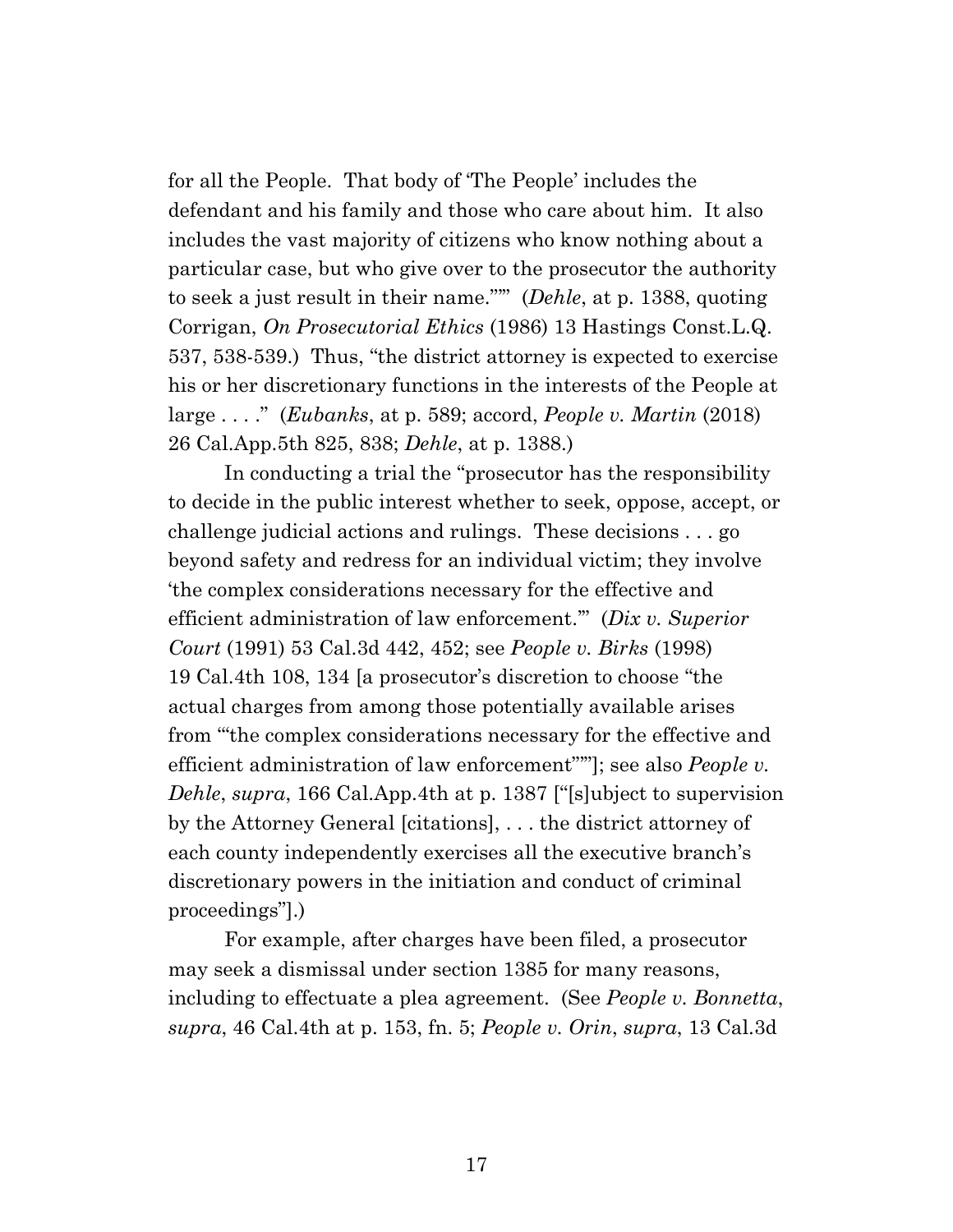at p. 946.) By definition, plea "bargaining" trades a defendant's maximum exposure for expediency and finality (see *People v. Segura* (2008) 44 Cal.4th 921, 929 [plea agreements benefit the criminal justice system by "promoting speed, economy, and the finality of judgments"]), factors a court may not consider in dismissing a charge under section 1385 on its own motion (see *People v. Clancey*, *supra*, 56 Cal.4th at p. 581; *Romero*, *supra*, 13 Cal.4th at p. 531). Thus, under section 1385 the "interests of society" promoted by a prosecutor's motion to dismiss under section 1385 are broader than those a court may seek to advance on its own motion. (See *People v. Superior Court* (1967) 249 Cal.App.2d 714, 718 (*King*) ["Under the adversary nature of our criminal procedure, the prosecuting attorney, as the People's representative, is often in a position to make application for a dismissal 'in furtherance of justice' when the record then before the trial judge would not justify a dismissal by the judge on his own motion." (Italics omitted.)].)<sup>6</sup>

<sup>6</sup> In *People v. Superior Court (Howard)* (1968) 69 Cal.2d 491 the Supreme Court appeared to question whether a trial judge's "discretion to dismiss on his own motion is not as great as his discretion to dismiss on the motion of the prosecutor." (*Id.* at pp. 503-504, citing *King*, *supra*, 249 Cal.App.2d at p. 718.) In *Howard*, however, the Supreme Court considered whether a trial court had discretion under section 1385 to dismiss an action on its own motion after a jury returned a guilty verdict. In responding to the People's argument that a trial court could only do so with the prosecutor's approval, the Supreme Court made clear that, contrary to the suggestion in *King*, a trial court has discretion to dismiss an action under section 1385 before or during trial, "notwithstanding the fact that there is sufficient evidence of guilt," so long as the court "is convinced that the only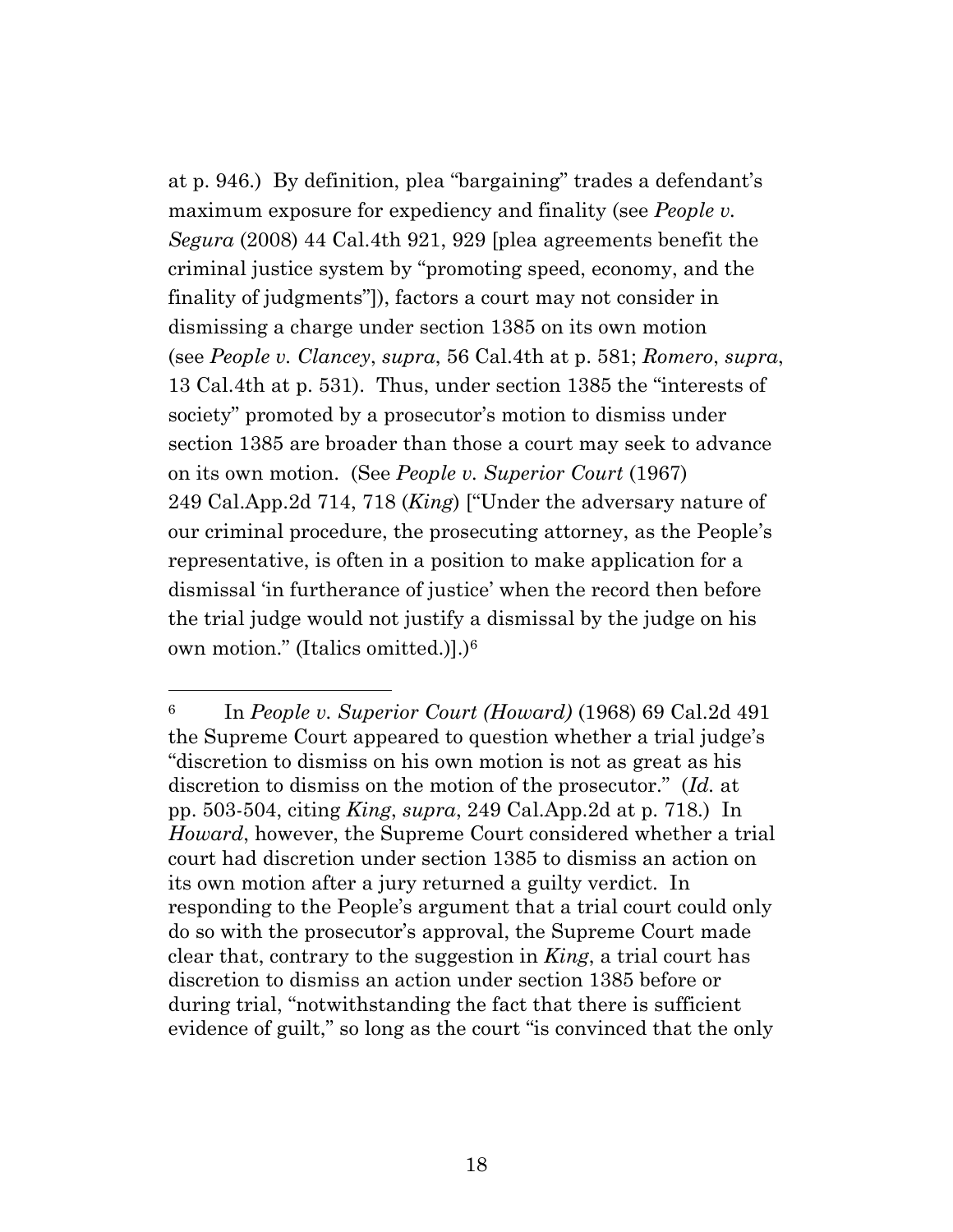Moreover, in the context of sentencing, the Legislature has stated that the "interests of justice" under section 1385 include ensuring defendants receive proportionate punishment. (See *People v. Stamps* (2020) 9 Cal.5th 685, 701-702 [citing legislative history stating that "'"punishments that are disproportionate to the offense [do] not serve the interests of justice, public safety, or communities"'"]; *People v. Flores*, *supra*, 63 Cal.App.5th at p. 384 [same].) Because this case involves the denial of a motion to dismiss sentence enhancements, we consider the sentencing scheme in question "to give content to the concept of 'furtherance of justice.'" (*Williams*, *supra*, 17 Cal.4th at p. 160; see *ibid.* [considering "the 'letter'" and the "'spirit'" of the three strikes law in determining whether a court abused its discretion in dismissing on its own motion a prior serious or violent felony conviction]; *Wheeler v. Appellate Division of Superior Court*, *supra*, 72 Cal.App.5th at p. 843 [identifying "the 'interests of society' as expressed in the ordinances at issue" in the case]; *People v. Orabuena* (2004) 116 Cal.App.4th 84, 96 [considering "the goals of Proposition 36," the Substance Abuse and Crime Prevention Act of 2000, in concluding the trial court had discretion under section 1385 to dismiss a defendant's conviction for a non-drug crime so that the defendant, who was otherwise disqualified from Proposition 36 treatment, would be eligible for the program]; *People v. Jordan* (1978) 86 Cal.App.3d 529, 537

purpose to be served by a trial or a retrial is harassment of the defendant." (*Howard*, at p. 504.) The Supreme Court did not address whether there were other circumstances in which a prosecutor's legitimate motives for seeking a dismissal under section 1385 were broader than a court's motives.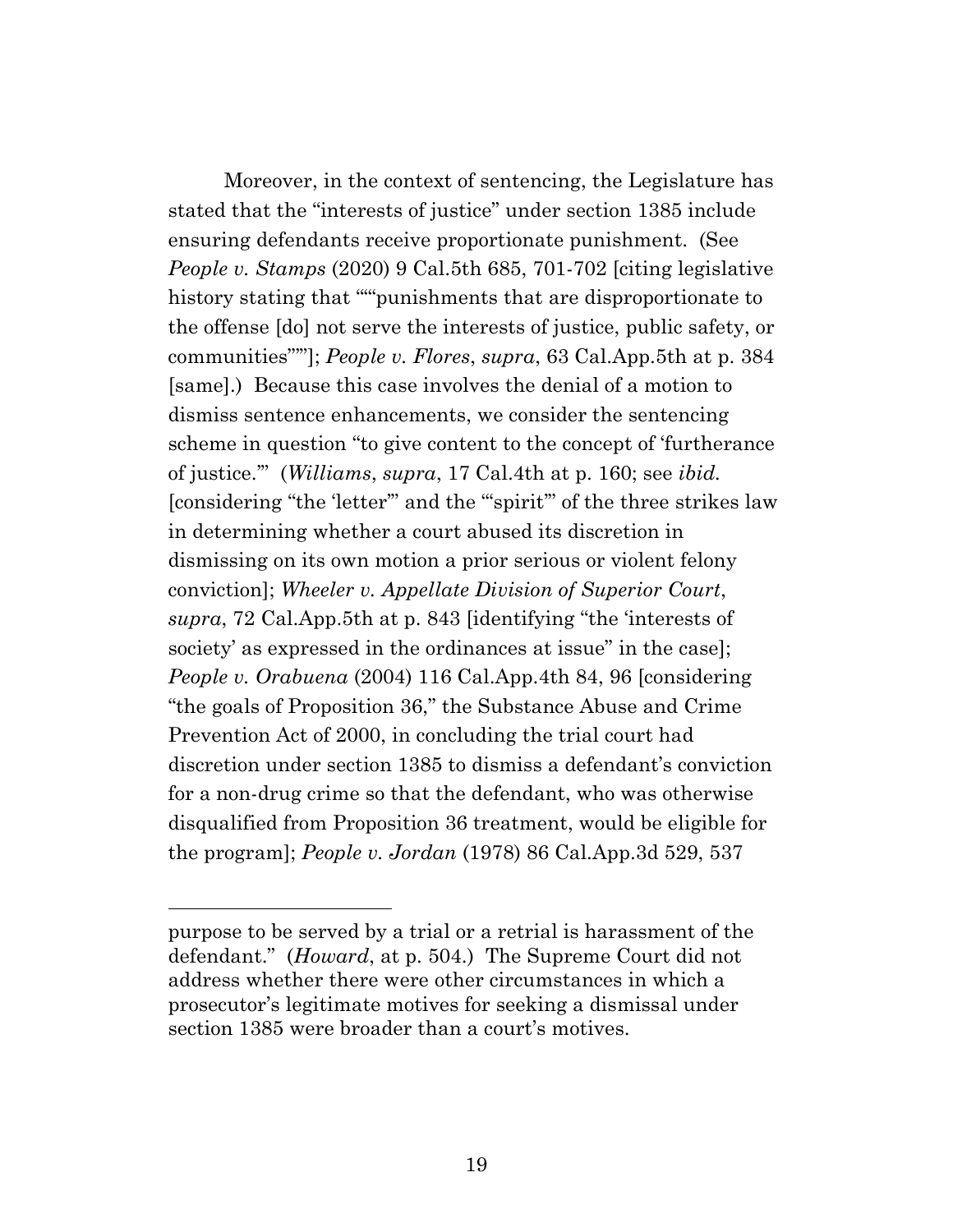["dismissal for the purpose of effectuating the legislative design may properly be designated in 'furtherance of justice'"].)

#### 2. *Sections 12022.5 and 12022.53*

As discussed, the People alleged sentence enhancements against Nazir under sections 12022.5, subdivisions (a) and (d), and 12022.53, subdivision (b). Section 12022.5, subdivision (a), imposes an additional prison term of three, four, or 10 years for any person who personally uses a firearm in the commission of a felony or attempted felony. (See *People v. Le* (2015) 61 Cal.4th 416, 420.) Section 12022.5, subdivision (d), imposes the term proscribed under section 12022.5, subdivision (a) (i.e., three, four, or 10 years), for any violation of section 245 (assault with a deadly weapon or by means of force likely to produce great bodily injury) "if a firearm is used." "The intent of [section 12022.5] is to '"deter persons from creating a potential for death or injury resulting from the very presence of a firearm at the scene of a crime"' [citation], and to '"deter the use of firearms in the commission of violent crimes by prescribing additional punishment for each use."'" (*In re Tameka C.* (2000) 22 Cal.4th 190, 196; see *People v. Ahmed* (2011) 53 Cal.4th 156, 161-162.)

"Section 12022.53 was first enacted in 1997 as part of the state's 'Use a Gun and You're Done' law. [Citation.] The statute sets out 'sentence enhancements for personal use or discharge of a firearm in the commission' of specified felonies." (*Tirado*, *supra*, 12 Cal.5th at pp. 694-695, fn. omitted; see *People v. Anderson* (2020) 9 Cal.5th 946, 950-951.) Under section 12022.53, subdivision (b), a person who "personally uses a firearm" in the commission of one of the enumerated felonies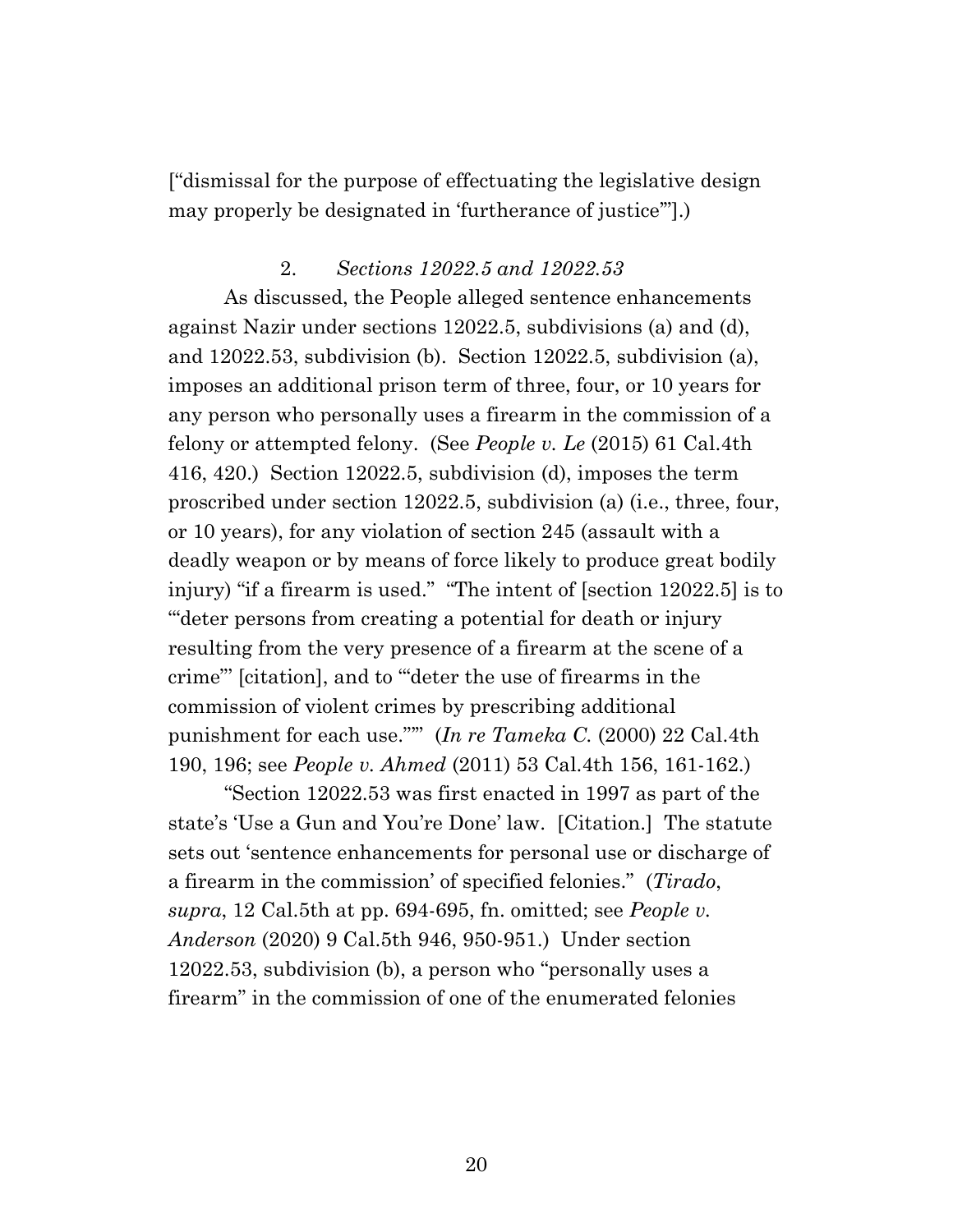"shall be punished by an additional and consecutive term of imprisonment in the state prison for 10 years."

Before 2018, sections 12022.5 and 12022.53 prohibited a trial court from striking a firearm enhancement in the interest of justice under section 1385. (See *Tirado*, *supra*, 12 Cal.5th at p. 695; *People v. Humphrey* (2020) 44 Cal.App.5th 371, 377.) "[T]he Legislature's goal" was "to protect Californians and deter violent crime by imposing . . . the harshest applicable punishment" in each case. (*Tirado*, at p. 701.) But eventually "the enhancement scheme 'caus[ed] several problems,'" including a significant increase in the prison population and its corresponding impact on the state's budget. (*Ibid*.) The Legislature enacted Senate Bill No. 620 (2017-2018 Reg. Sess.) to amend sections 12022.5 and 12022.53, effective January 2018, to give a trial court discretion to dismiss a firearm enhancement in the interest of justice under section 1385. (Stats. 2017, ch. 682, § 1; see *Tirado*, at pp. 695-696; *Humphrey*, at p. 377.) Sections 12022.5, subdivision (c), and 12022.53, subdivision (h), now provide that a "court may, in the interest of justice pursuant to Section 1385 and at the time of sentencing, strike or dismiss an enhancement otherwise required to be imposed by this section."<sup>7</sup>

<sup>&</sup>lt;sup>7</sup> None of the parties, nor any of the amicus curiae, argues section 12022.5, subdivision (c), or section 12022.53, subdivision (h), precludes a trial court from dismissing a firearm enhancement at a time other than "at the time of sentencing." Although we do not reach this issue, we observe that the statutory language does not bar a trial court from dismissing a firearm enhancement before or during trial. (See *Romero*, *supra*, 13 Cal.4th at p. 518 ["we will not interpret a statute as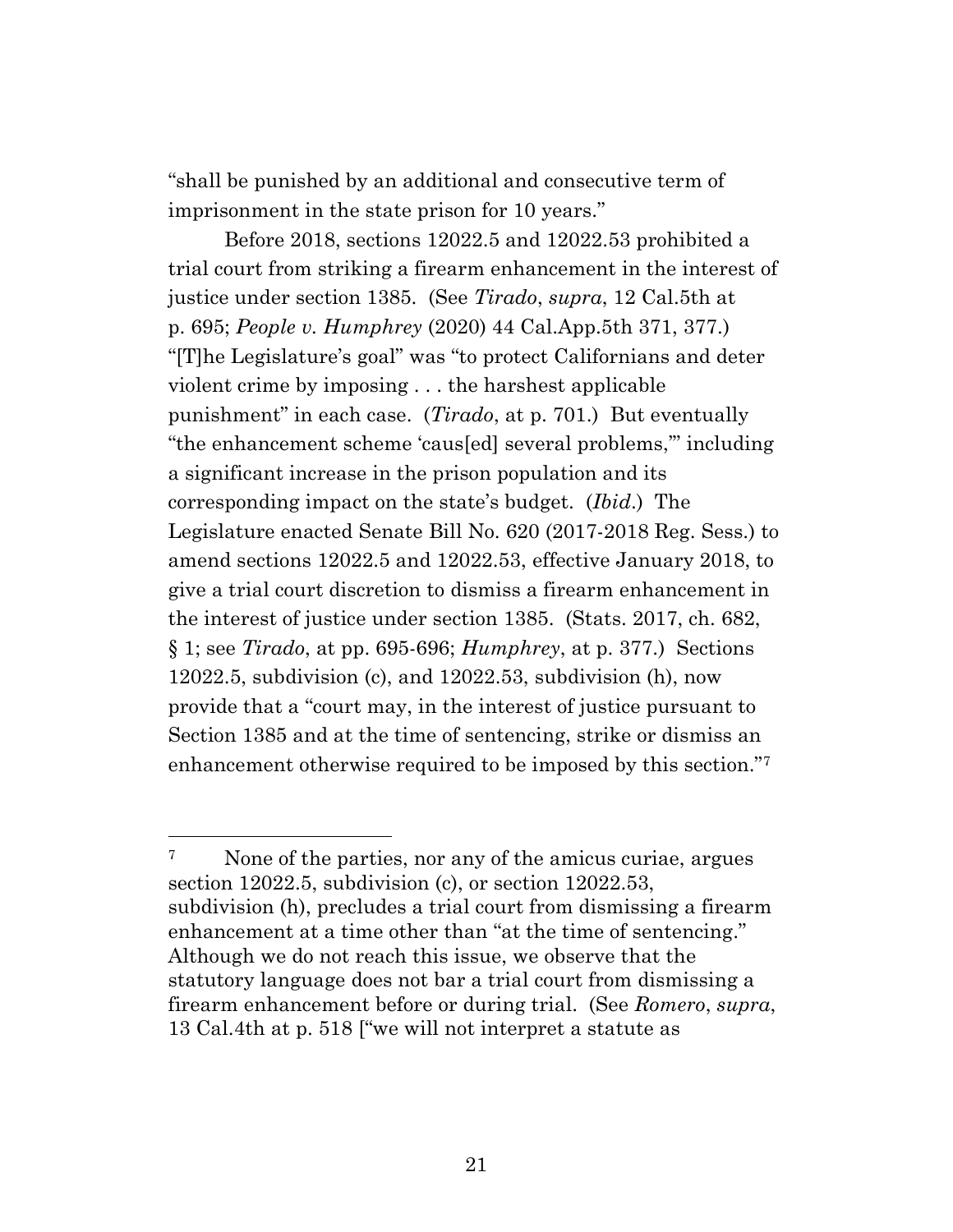The legislative history of Senate Bill No. 620 indicates the Legislature was also motivated to amend sections 12022.5 and 12022.53 by research showing that mandatory sentence enhancements "[d]isproportionately increase[d] racial disparities in imprisonments," had "no material deterrent effect," and "[g]reatly increase[d] the population of incarcerated persons." (Sen. Com. on Public Safety, Rep. on Sen. Bill No. 620 (2017-2018 Reg. Sess.) Apr. 25, 2017, p. 3.) Thus, the Legislature authorized a trial court to dismiss a sentencing allegation or an enhancement under section 1385 for a "deserving defendant," but allowed a trial court to impose the enhancement on "a defendant who merited additional punishment for the use of a firearm in the commission of a felony . . . ." (Sen. Com. on Public Safety, Rep. on Sen. Bill No. 620 (2017-2018 Reg. Sess.) Apr. 25, 2017 at p. 7.) The Supreme Court recently said of Senate Bill No. 620: "This history reflects a legislative intent to retain the core characteristics of the sentencing scheme. More severe terms of imprisonment with the harshest applicable sentence remained the default punishment. However, courts were granted the flexibility to impose lighter sentences in appropriate circumstances." (*Tirado*, *supra*, 12 Cal.5th at pp. 701-702.)

In determining whether to dismiss a firearm enhancement under section 12022.5 or 12022.53, a court considers the same factors considered "'when handing down a sentence in the first instance.'" (*People v. Flores*, *supra*, 63 Cal.App.5th at p. 377; see *People v. Yanaga* (2020) 58 Cal.App.5th 619, 626-627; *People v. Pearson*, *supra*, 38 Cal.App.5th at p. 117.) These factors include

eliminating courts' power under section 1385 'absent a clear legislative direction to the contrary'"].)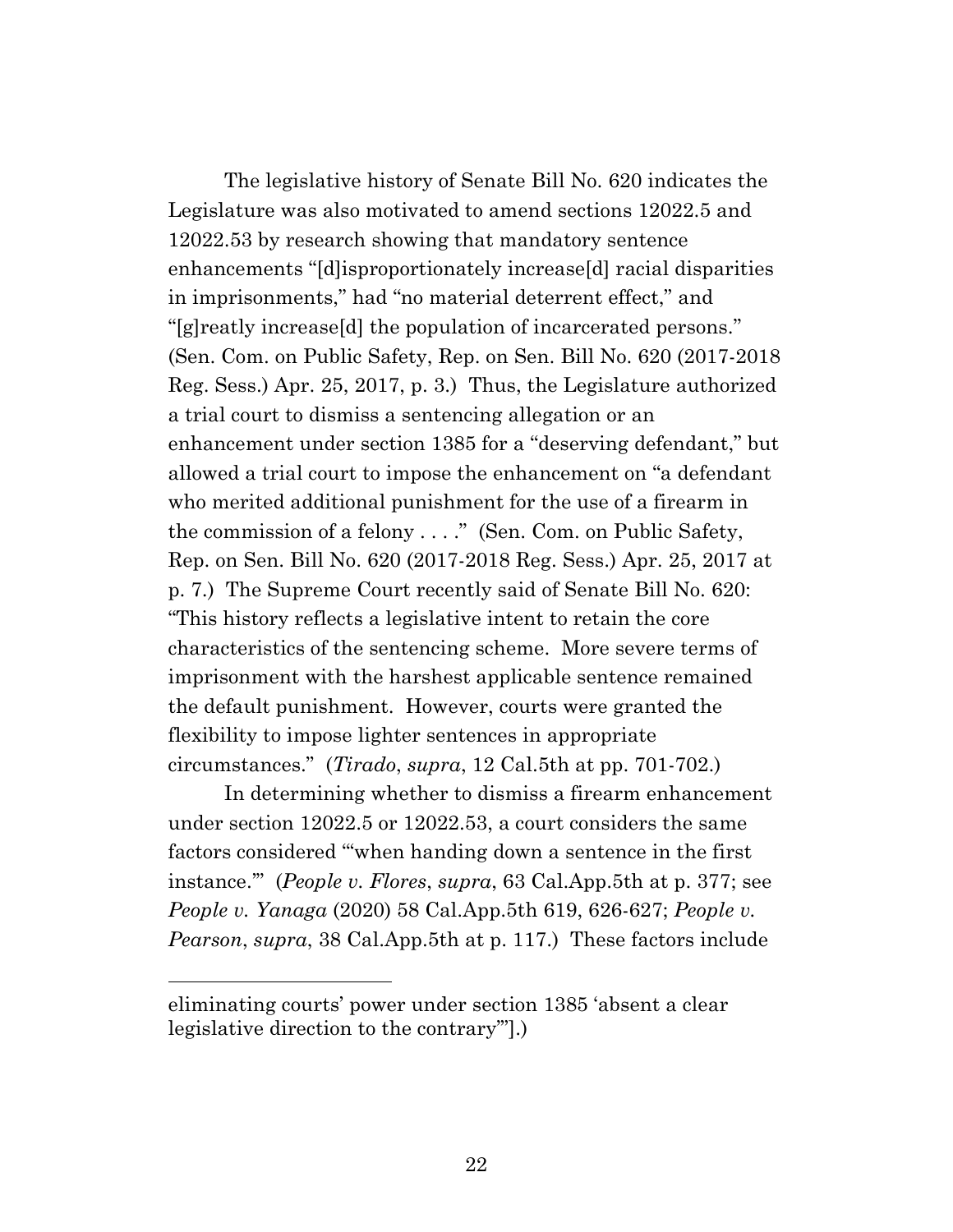those listed in California Rules of Court, rule 4.410 (general objectives in sentencing), rules 4.421 and 4.423 (circumstances in aggravation and mitigation), and rule 4.428(b) (discretion in striking an enhancement and punishment for an enhancement under section 1385). These rules refer to circumstances specific to the crime and the defendant's criminal history, as well as to broader societal objectives, such as "[d]eterring others from criminal conduct by demonstrating its consequences" and "[i]ncreasing public safety by reducing recidivism through community-based corrections programs and evidence-based practices." (Cal. Rules of Court, rule  $4.410(a)(4)$  &  $(8)$ .) The rules state the trial court "should be guided by statutory statements of policy, the criteria in [the Rules of Court], and any other facts and circumstances relevant to the case." (*Id*., rule 4.410(b).)

# C. *The Trial Court Erred in Refusing To Consider the District Attorney's Special Directive in Denying the People's Motion To Dismiss Under Section 1385*

The trial court misunderstood the scope of its discretion when it refused to consider Special Directive 20-08 in determining whether to grant the motion to dismiss the firearm enhancements alleged against Nazir. Special Directive 20-08 states that the district attorney's new policy was based on research showing that existing sentence enhancements do not deter crime or reduce recidivism, which are objectives of the criminal justice system a court may consider in determining whether to impose a firearm enhancement under section 12022.5 or 12022.53, and thus are relevant to determining whether to dismiss an enhancement. (See *People v. Pearson*, *supra*, 38 Cal.App.5th at p. 117; Cal. Rules of Court, rule 4.410(a)(4)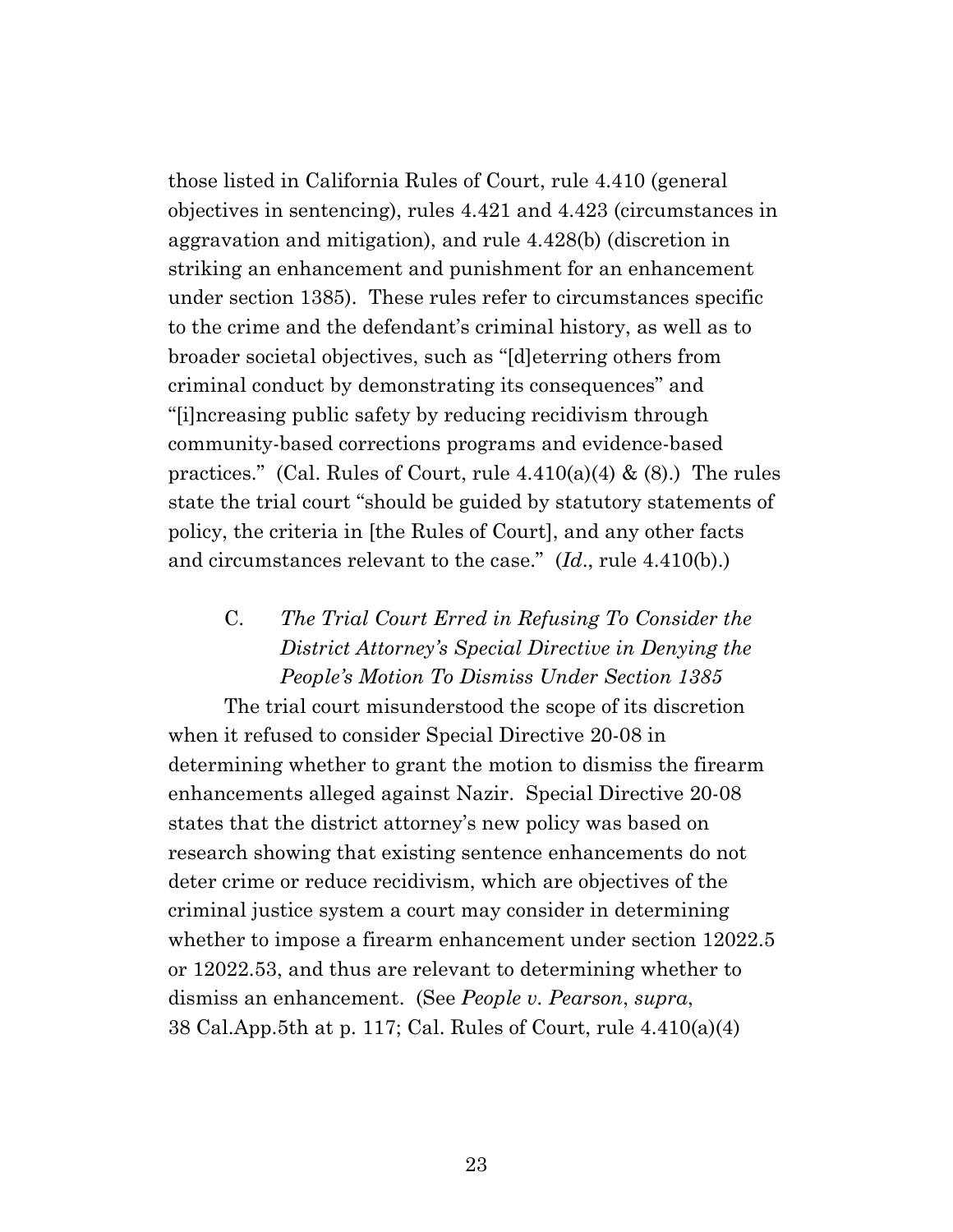& (8).) The court's statement on December 11, 2020 that it could not base a ruling under section 1385 on "any antipathy or disagreement with the statutory scheme," and the court's statement a week later that to grant the motion it "would have to adopt [the district attorney's] rationale," misapplied the Supreme Court's guidance in *Williams*.

In *Williams* the trial court, on its own motion, dismissed one of two 13-year-old prior convictions for serious or violent felonies, observing that, although the defendant had "'run afoul [of] the law many times,'" he had not in the interim committed "'crimes involving actual violence.'" (*Williams*, *supra*, 17 Cal.4th at pp. 156-157.) In considering whether the trial court abused its discretion, the Supreme Court stated trial courts must "look for 'justice' in the [sentencing] scheme's interstices, informed by generally applicable sentencing principles relating to matters such as the defendant's background, character, and prospects," and the Court cited the California Rules of Court as the source of such "sentencing principles." (*Id.* at p. 160 & fn. 5.) The Supreme Court held the three strikes law, which was the sentencing scheme at issue, precluded a trial court from giving weight to "factors extrinsic to the scheme" when balancing a defendant's constitutional rights against "society's legitimate interests" in "the fair prosecution of properly charged crimes." (*Id.* at pp. 160-161.) Thus, as discussed, a trial court may not consider antipathy toward the law or its consequences in a particular case; instead, in determining whether dismissing a prior serious or violent felony under the three strikes law would be in furtherance of justice, a court must consider only whether a defendant falls "outside the scheme's spirit" by reference to "factors intrinsic to the scheme, such as the nature and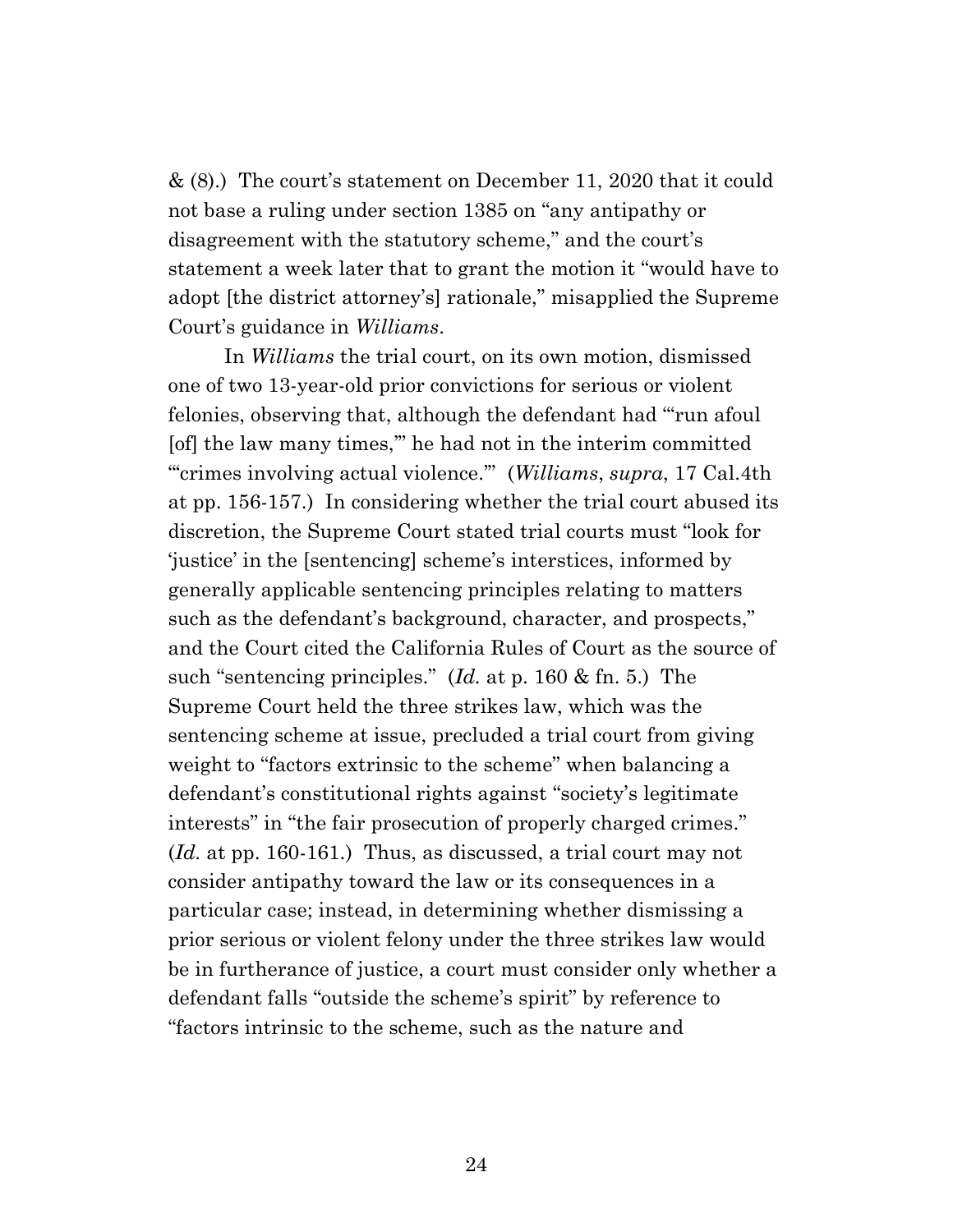circumstances of the defendant's present felonies and prior serious and/or violent felony convictions, and the particulars of his background, character, and prospects." (*Ibid.*)

The Supreme Court's decision in *Williams* did not constrain the trial court in this case for two reasons. First, as stated, the "interests of society represented by the People" are broader than fairly prosecuting properly charged crimes. (See *Williams*, *supra*, 17 Cal.4th at p. 161.) But when a court considers on its own motion whether to dismiss a charge or an enhancement, the scope of those interests narrow to reflect the separation of powers between the prosecution, which has sole discretion to "'determine whom to charge, what charges to file and pursue, and what punishment to seek'" from among those potentially available (*Steen v. Appellate Division of Superior Court*, *supra*, 59 Cal.4th at pp. 1053-1054; see *People v. Birks*, *supra*, 19 Cal.4th at p. 134), and the court, which has sole discretion to "dismiss a criminal charge" (*id.* at p. 1055). A court may not "frustrate the orderly and effective operation of our criminal procedure as envisioned by the Legislature," or "preclude the prosecution" of offenses for which there is probable cause, by dismissing an action, offense, or enhancement under section 1385 "without proper and adequate reason." (*People v. Orin*, *supra*, 13 Cal.3d at pp. 947-948.) Those reasons cannot include the court's "'"personal antipathy"'" (*Williams*, at p. 159) for the effect of the sentencing scheme without materially impairing the inherent functions of the prosecutor. (See *Steen*, at p. 1053 [separation of powers doctrine "does not prohibit one branch from taking action that might affect another," but "the doctrine is violated when the actions of one branch defeat or materially impair the inherent functions of another"]; *Department of Fair Employment & Housing v.*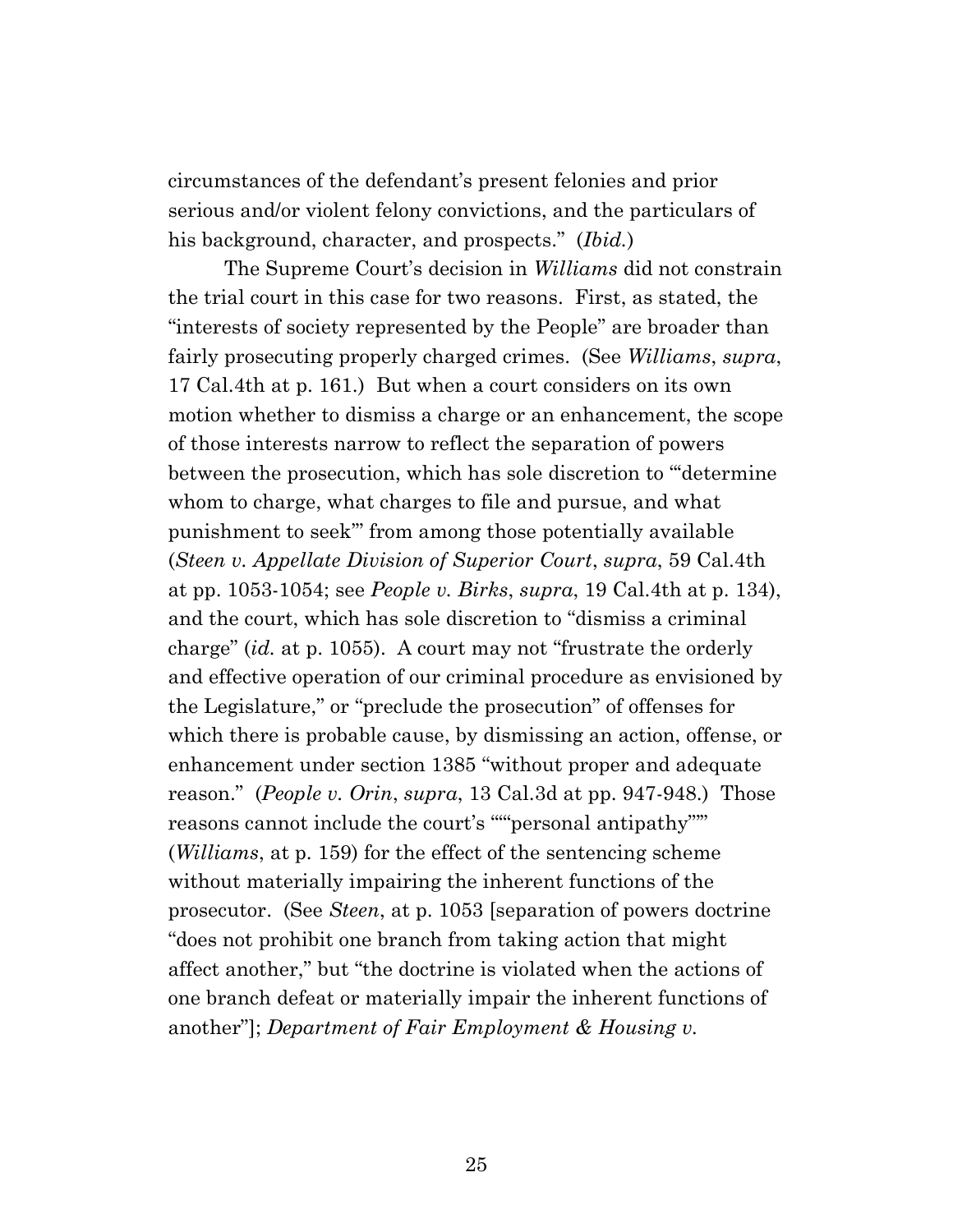*Superior Court* (2020) 54 Cal.App.5th 356, 400 [same].) In contrast, where a prosecutor, in his or her discretion, asks the court to dismiss an enhancement because the prosecutor, as a representative of the People, legitimately questions the deterrent effect or value to public safety of imposing a sentence enhancement, a court may consider that position in determining whether granting the motion furthers justice. Such consideration does not "frustrate the legitimate prosecution of a defendant" or ""arbitrarily cut<sup>['''"</sup> the rights of the People to prosecute properly alleged crimes because it is the People, rather than the court, requesting dismissal. (*Orin*, at p. 947; see *Romero*, *supra*, 13 Cal.4th at p. 531.)

Second, the Legislature amended sections 12022.5 and 12022.53 to give courts the ability to dismiss an enhancement in the interest of justice precisely because a growing body of research (that did not exist in 1998 when the Supreme Court decided *Williams*) indicated firearm enhancements had "no material deterrent effect." (Sen. Com. on Public Safety, Rep. on Sen. Bill No. 620, *supra*, at p. 3.) The district attorney cited some of that research in the appendix to Special Directive 20-08. The district attorney's concerns the firearm enhancements alleged against Nazir would not produce their desired deterrent effect falls within the "spirit" of sections 12022.5 and 12022.53. (See *Williams*, *supra*, 17 Cal.4th at p. 160.)<sup>8</sup>

<sup>8</sup> The respondent superior court and amici curiae in support of the court argue that the party seeking a dismissal has the burden of offering evidence in support of a motion under section 1385 and that neither the People nor Nazir offered any evidence concerning Nazir's background, character, prospects, or other circumstances relevant to the individualized analysis required by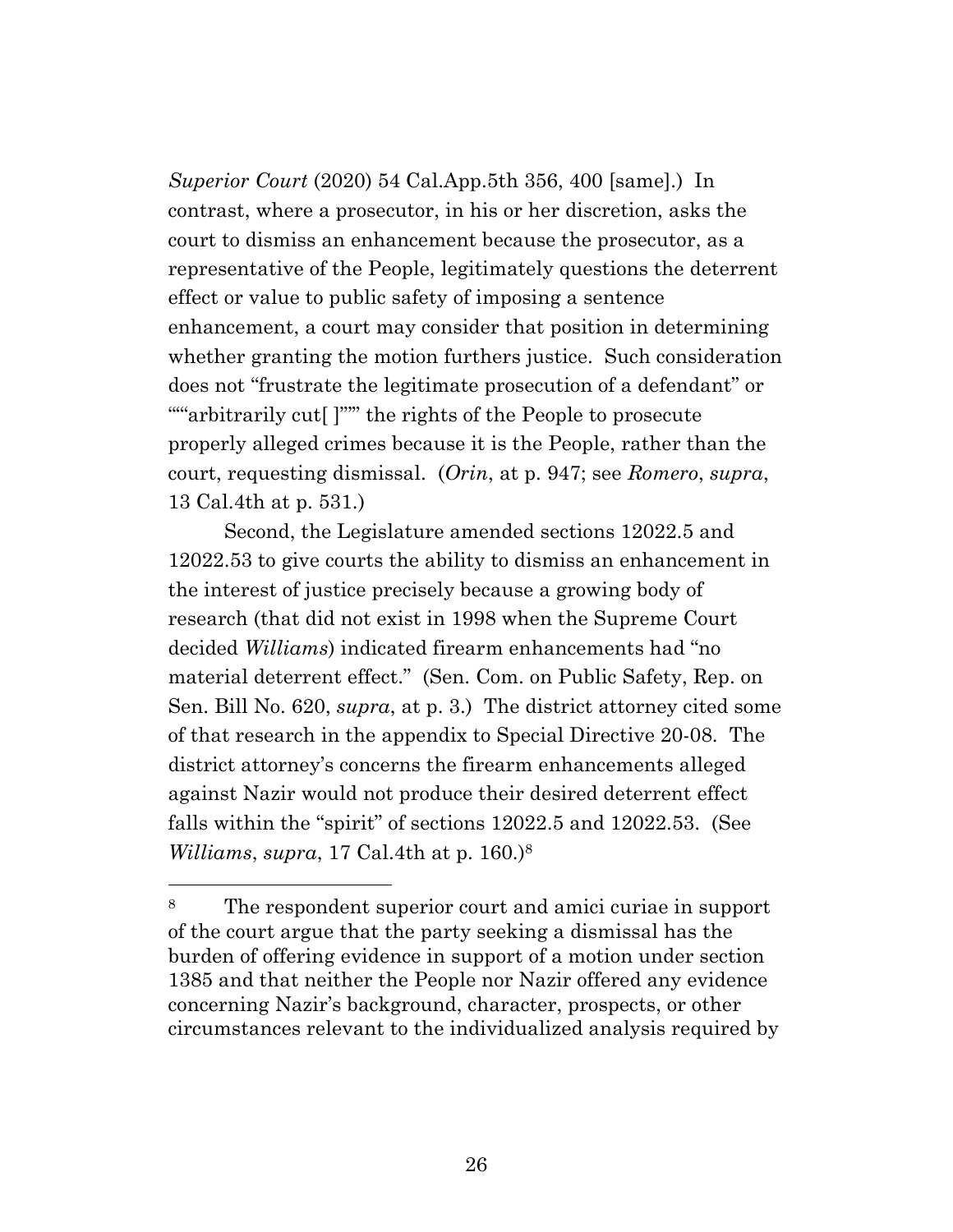Contrary to the position of the district attorney, however, a prosecutor's motion to dismiss an enhancement under section 1385 is not "a constitutionally protected exercise of prosecutorial discretion," and the trial court may deny such a motion. As discussed, once a district attorney files charges and invokes the court's jurisdiction, only the court, not the district attorney, can dismiss an action or enhancement under section 1385. (*People v. Bonnetta*, *supra*, 46 Cal.4th at pp. 148-149; see *Romero*, *supra*, 13 Cal.4th at pp. 515-516 ["the prosecutor may ask the court to dismiss pursuant to section 1385, but 'neither the Attorney General nor the district attorney can discontinue or abandon a prosecution for a public offense, except as provided in Section 1385'"]; *People v. Tenorio* (1970) 3 Cal.3d 89, 94 [the "prosecutor has never been able to 'exercise' the power to dismiss a charged prior—he has only been able to invite the judicial exercise of that power"].) The district attorney's argument the trial court "lack[s] the power to deny" a prosecutor's motion under section 1385 is contrary to the Legislature's decision in 1872 to abolish nolle prosequi.

*Williams*. They argue the People instead relied solely on the Special Directive, which without more is not a sufficient basis to show that dismissing the enhancements was in furtherance of justice. The trial court, however, made clear it would not consider the Special Directive at all, whether in conjunction with the *Williams* factors or otherwise. Thus, the court misunderstood the scope of its discretion by failing to apply the factors relevant to considering whether to dismiss a sentence enhancement (see Cal. Rules of Court, rule 4.428(b)) and by refusing to consider the Special Directive.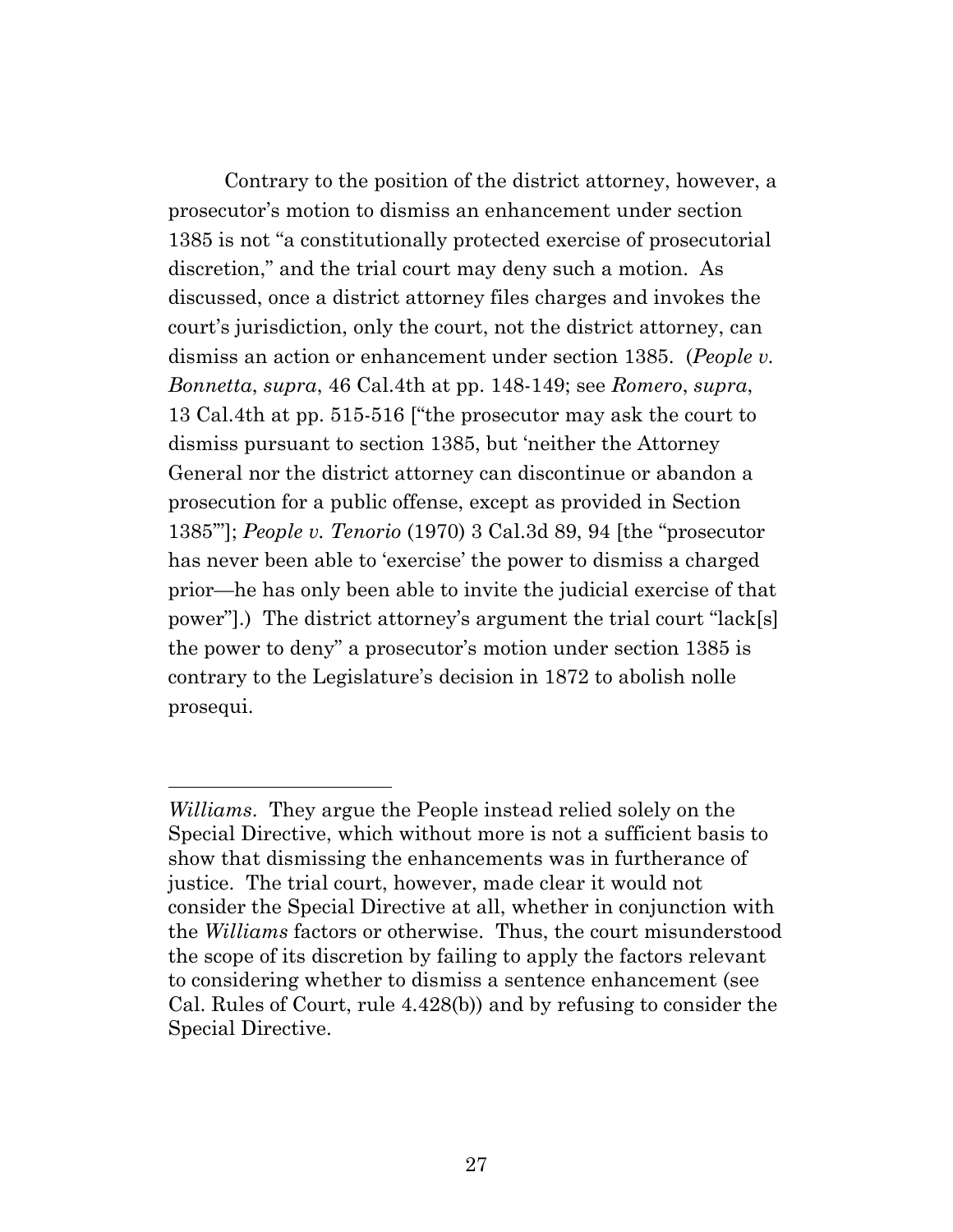The district attorney also argues that he has the prerogative to determine "'whether to continue a prosecution'" (*People ex rel. Kottmeier v. Municipal Court* (1990) 220 Cal.App.3d 602, 609) and that, "[a]s a practical matter, it would be impossible for the court to compel a district attorney to proceed with a prosecution that a district attorney no longer wished to pursue." The district attorney points to the plea bargaining process and cites the Supreme Court's statement in *People v. Orin*, *supra*, 13 Cal.3d 937 that a prosecutor may secure a plea agreement through the "dismissal of one or more counts of a multi-count indictment or information." (*Id.* at p. 942.) But the Supreme Court's statements in *Orin* did not mean a prosecutor can on his or her own authority dismiss a count. The Supreme Court merely identified dismissal of one or more counts as one of several possible consequences of a plea agreement, with "the People's acceptance of a plea to a lesser offense than that charged" as another possibility. (*Ibid.*) Moreover, in the very next sentence of its opinion in *Orin* the Supreme Court made clear that "[j]udicial approval is an essential condition precedent" to any plea agreement. (*Id.* at pp. 942-943; see §§ 1192.1, 1192.3, 1192.4, 1192.5.) While the prosecutor has sole authority to negotiate on behalf of the People, a plea agreement is not selfexecuting; the court must approve it. (*People v. Clancey*, *supra*, 56 Cal.4th at p. 570; *Orin*, at p. 943). Thus, if a court rejects a plea agreement, the prosecutor must continue to prosecute the case or request dismissal for another reason. (See, e.g., *People v. Stringham* (1988) 206 Cal.App.3d 184, 190-191 [trial court rejected a plea agreement after the victim's family opposed it, and the case proceeded to trial]; *People v. Cobb* (1983) 139 Cal.App.3d 578, 581 [trial court refused to consider a plea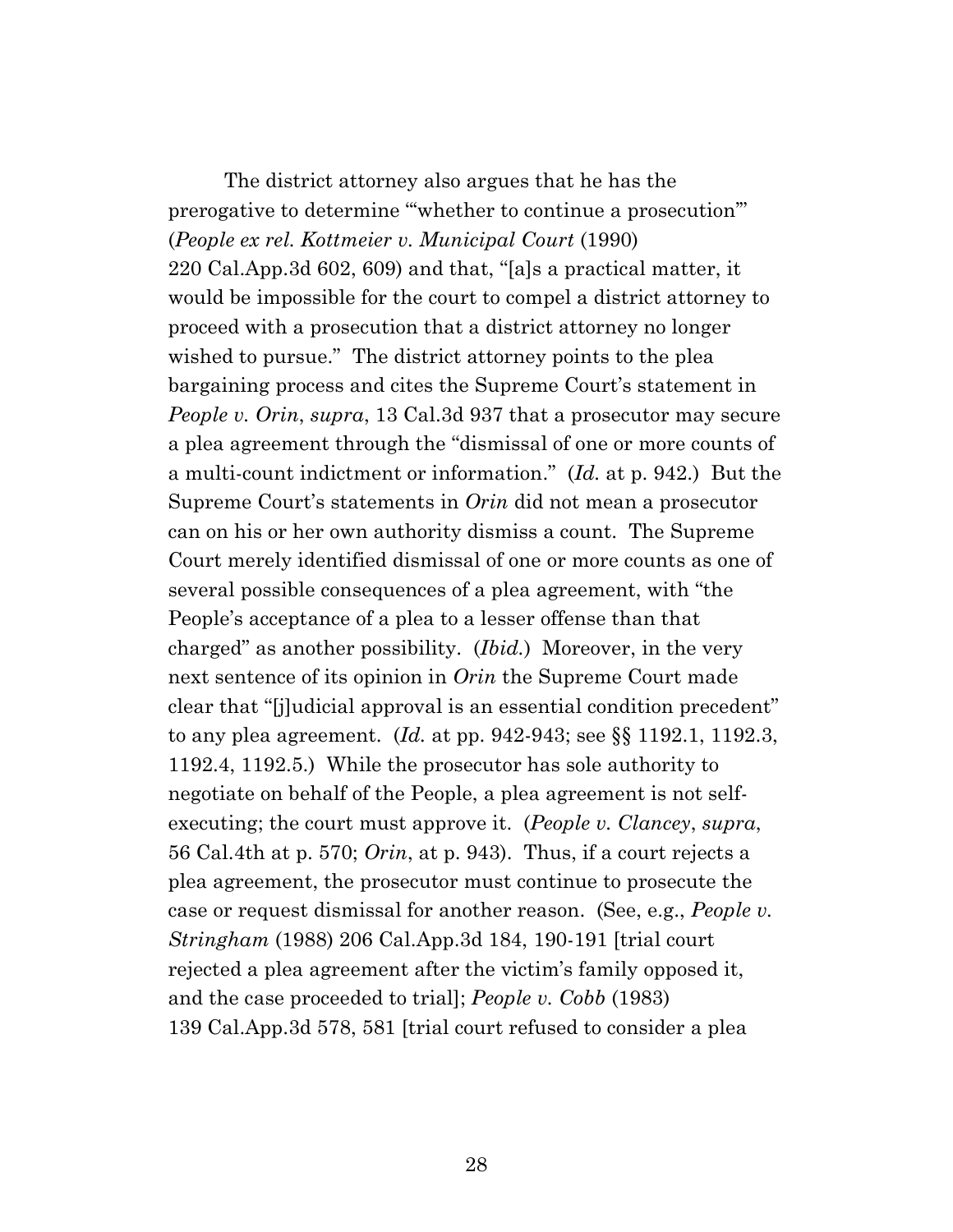agreement proposed after the deadline established by local rules].) Similarly, if the court denies a prosecutor's request for dismissal under section 1385, the prosecutor must continue the prosecution, appeal the ruling, or seek dismissal on another ground, for example, by announcing the prosecution is unable to proceed. (See *People v. Chacon* (2007) 40 Cal.4th 558, 561 [after the trial court ruled for the defendant on a motion in limine, the People announced they were unable to proceed, and the trial court dismissed the action under section 1385]; *People v. Nguyen* (2017) 12 Cal.App.5th 574, 581 [same].) Section 1387 "generally permits the prosecution to refile felony charges following dismissal" at least once. (*Jackson v. Superior Court* (2017) 4 Cal.5th 96, 103.)

Nor is there merit to the district attorney's argument there is "no need for the [trial] court to consider whether, on the facts of a particular case, dismissal furthers the interests of justice" because, "as the People's representative," the prosecutor "has already determined that it is not within the People's interest to prosecute the defendant for a violation of [the applicable] legislative scheme." As discussed, if a prosecutor moves to dismiss an enhancement before proving it, the abolition of nolle prosequi requires the court to exercise its discretion in determining whether dismissal furthers the interests of justice. If a prosecutor moves to dismiss an enhancement that has been proven, the court must exercise its sentencing discretion in determining whether to grant the motion. (See *People v. Clancey*, *supra*, 56 Cal.4th at p. 580 ["'The imposition of sentence and the exercise of sentencing discretion are fundamentally and inherently judicial functions.'"]; *People v. Sandoval* (2007) 41 Cal.4th 825, 847 ["The trial court's sentencing discretion must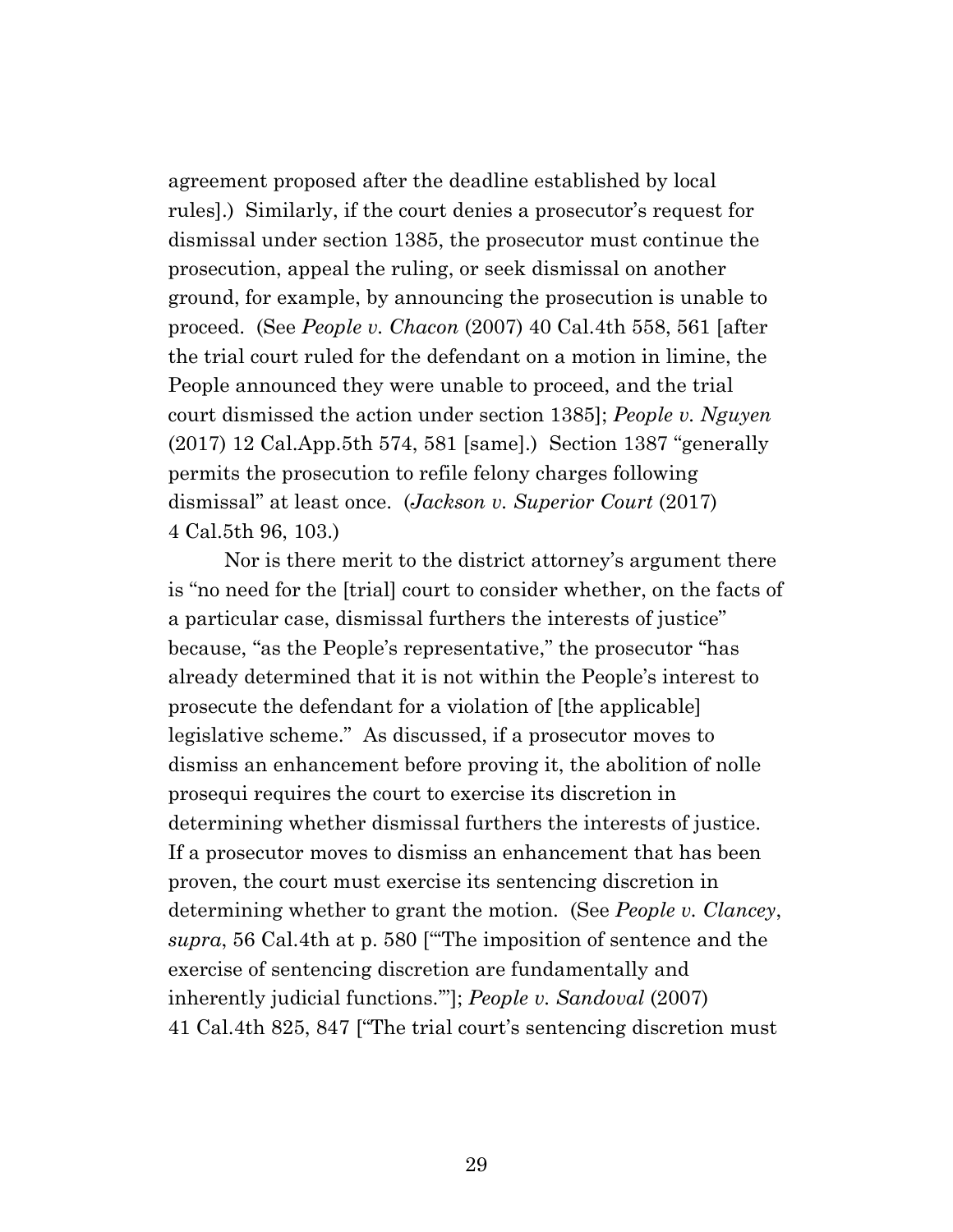be exercised in a manner that is not arbitrary and capricious, that is consistent with the letter and spirit of the law, and that is based upon an 'individualized consideration of the offense, the offender, and the public interest.'"].) In the context of sections 12022.5 and 12022.53, the Supreme Court in *Tirado, supra*, 12 Cal.5th 688 stated the Legislature intended for judges "'to impose sentences that fit the severity of the offense'" by giving judges "the flexibility to impose lighter sentences in appropriate circumstances." (*Id.* at pp. 701-702.) A judge cannot exercise that flexibility without making case-by-case assessments whether dismissal of a firearm enhancement is in furtherance of justice under section 1385. Case-by-case assessments also conform with California Rules of Court, rules 4.410, 4.421, and 4.423, which list individualized factors a court may consider in determining whether to dismiss a firearm enhancement under section 1385. (See *People v. Flores*, *supra*, 63 Cal.App.5th at p. 377; *People v. Yanaga*, *supra*, 58 Cal.App.5th at pp. 626-627; *People v. Pearson*, *supra*, 38 Cal.App.5th at p. 117; Cal. Rules of Court, rule 4.428(b).)

On remand the trial court must consider Special Directive 20-08 in determining whether to dismiss the firearm allegations against Nazir. Pursuant to the amendments to section 1385 that went into effect on January 1, 2022, the court must also "consider and afford great weight to evidence offered by the defendant" to prove that any of the enumerated mitigating circumstances apply.  $(\S 1385, \text{subd. (c)}(2))$  Those circumstances include whether multiple enhancements are alleged in a single case, in which case "all enhancements beyond a single enhancement shall be dismissed," and whether the application of an enhancement